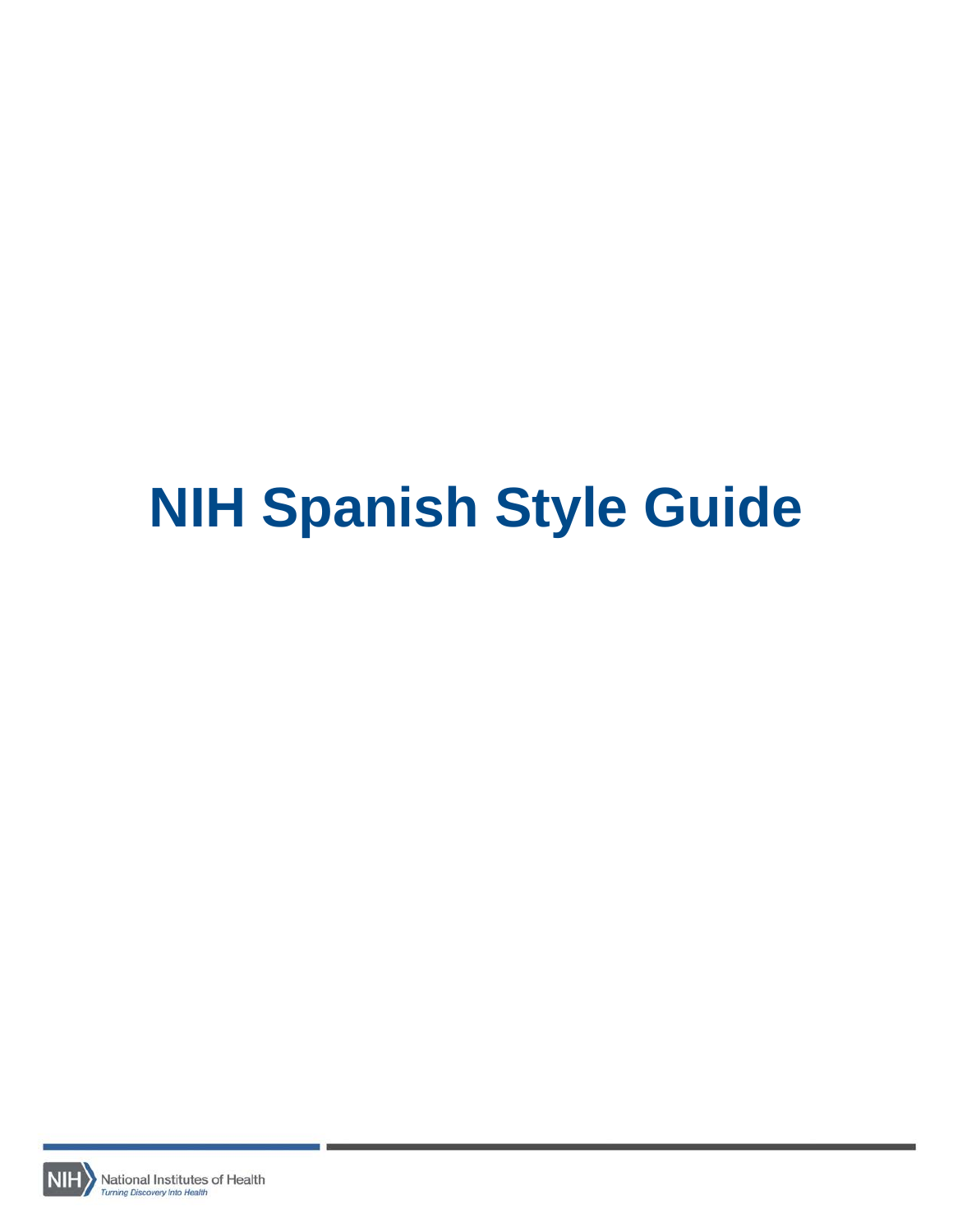# **Table of Contents**



п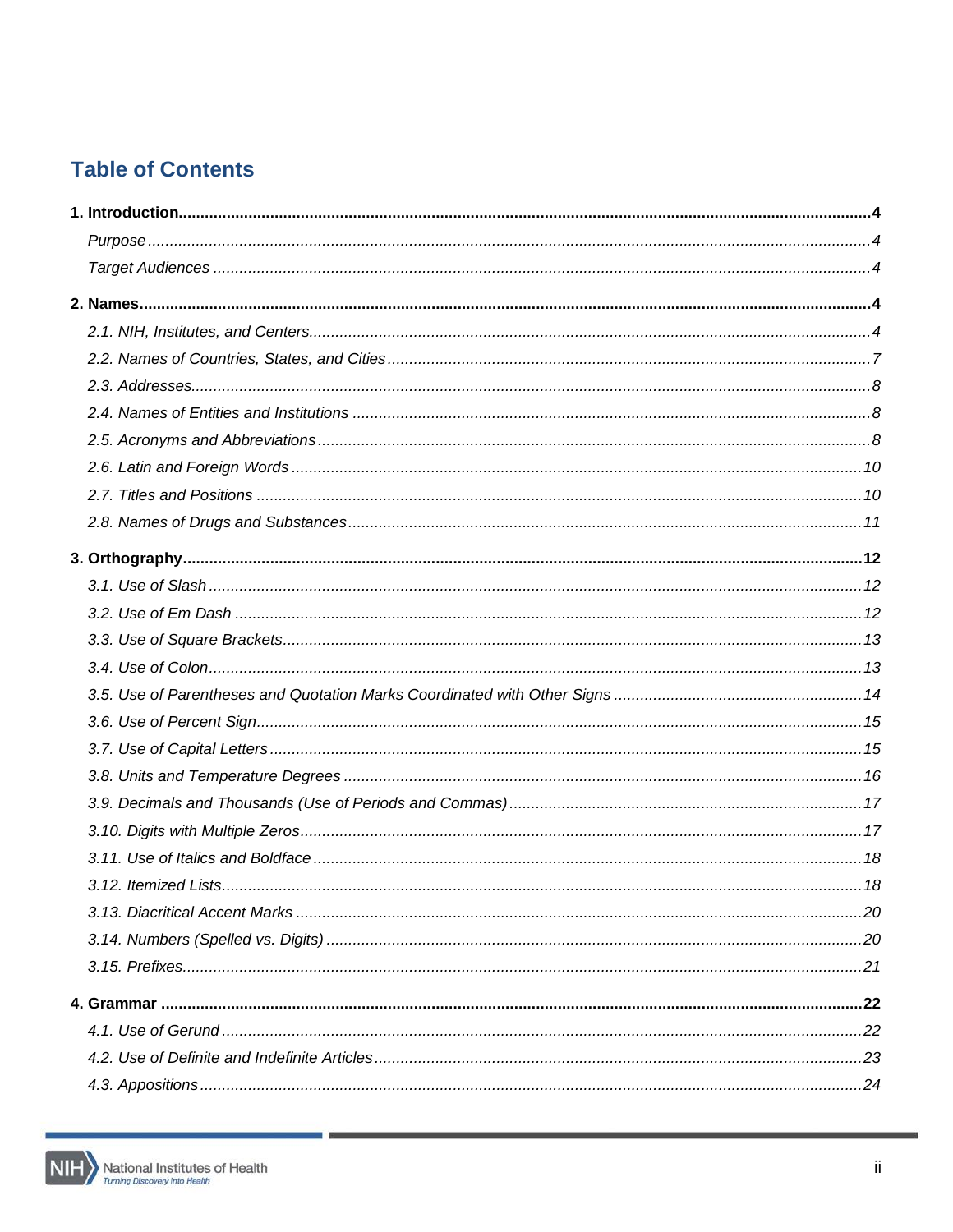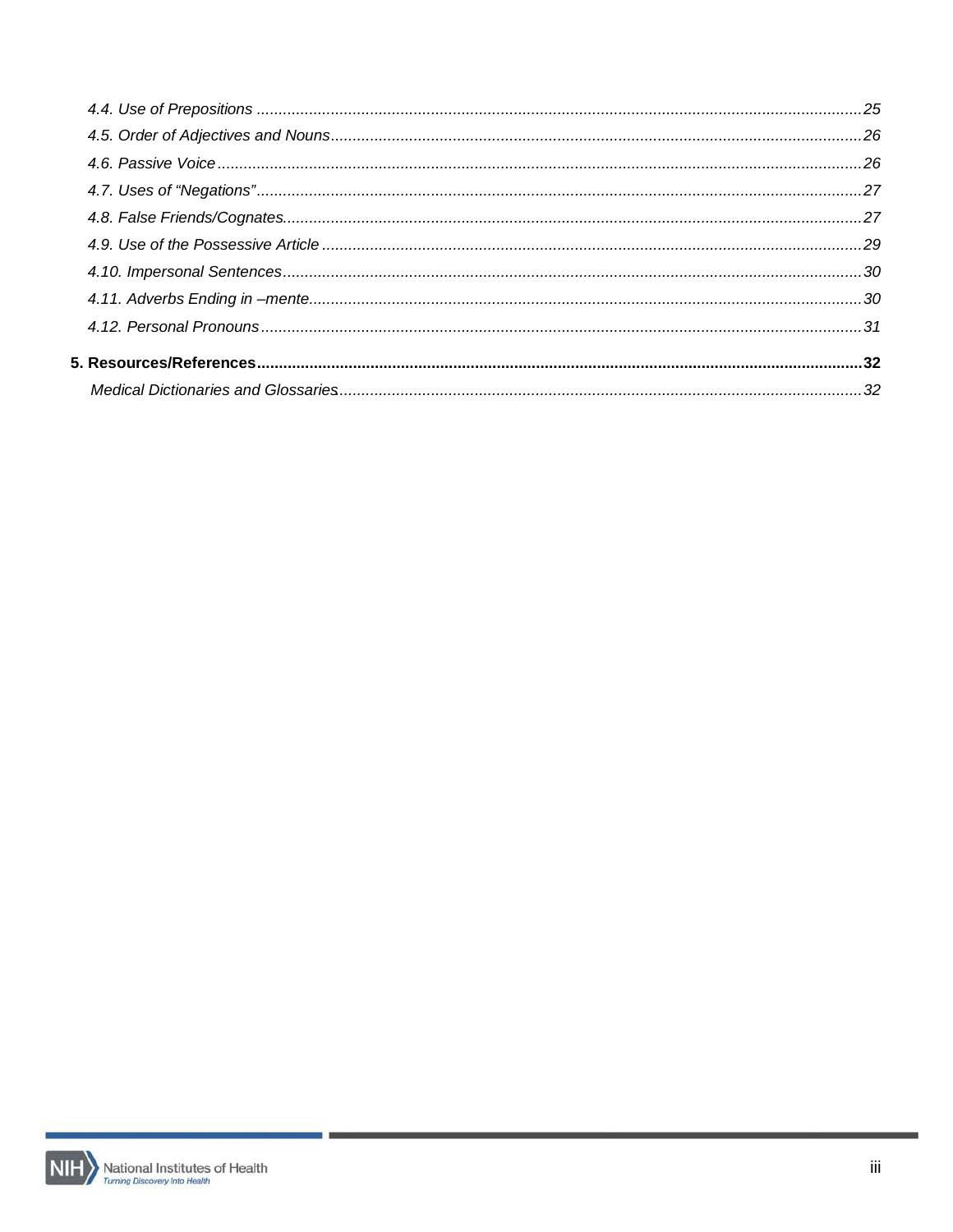# <span id="page-3-0"></span>**1. Introduction**

# <span id="page-3-1"></span>**Purpose**

To provide a resource for National Institutes of Health (NIH) communications professionals, informing best practices for translating and writing Spanish health, science, or clinical research materials. The Spanish Style Guide is a working document that aims to foster uniformity in the construction and comprehension of information.

# <span id="page-3-2"></span>**Target Audiences**

<span id="page-3-3"></span>Those who serve and provide Spanish-speaking populations with health, science, or clinical research– related information. Each NIH Institute or Center (IC) may have a unique audience depending on its research portfolio. The NIH Spanish Style Guide is designed to be adapted for use.

# **2. Names**

# <span id="page-3-4"></span>**2.1. NIH, Institutes, and Centers**

The official Spanish name of the National Institutes of Health is "Institutos Nacionales de la Salud", and its English acronym "NIH" should be also used in Spanish. The article and verbs used with the name or its acronym should be plural.

#### **Example:**

The NIH published a study on immunotherapy. El NIH publicó un estudio sobre inmunoterapia. **(Incorrect) Los** NIH public**aron** un estudio sobre inmunoterapia. **(Correct)**

There is no need to add "de los Estados Unidos" after the NIH's official name if it is not included in the English original.

| "The National Institutes of Health have published"                       |             |
|--------------------------------------------------------------------------|-------------|
| "Los Institutos Nacionales de la Salud de los Estados Unidos publicaron" | (Incorrect) |
| "Los Institutos Nacionales de la Salud publicaron"                       | (Correct)   |

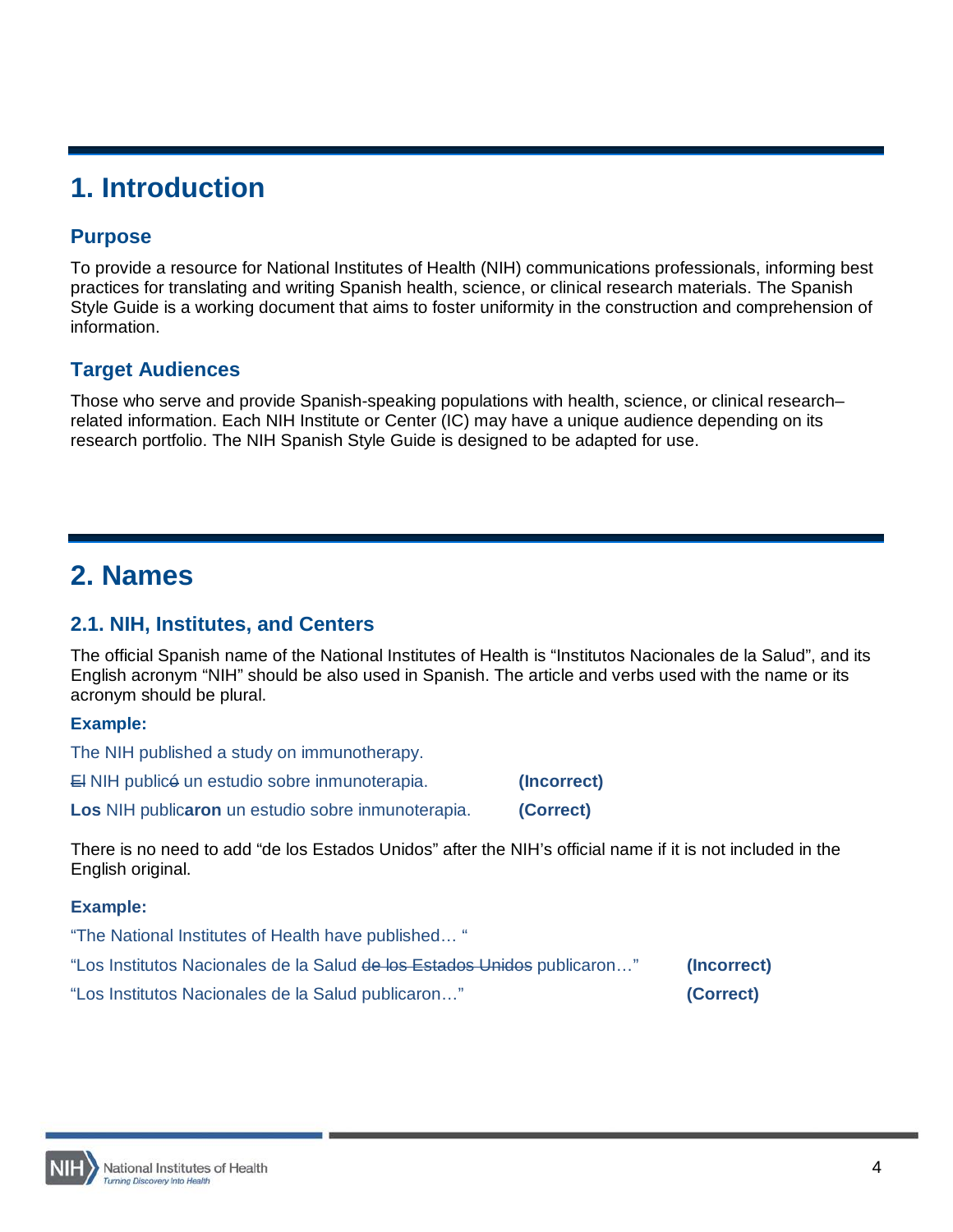The official Spanish translations of NIH ICs are provided below, and their English acronyms are also preserved in Spanish.

## **Example:**

National Cancer Institute (NCI) Instituto Nacional del Cáncer (NCI)

| <b>NIH and ICs</b> |                                                                                 |                                                                                      |  |
|--------------------|---------------------------------------------------------------------------------|--------------------------------------------------------------------------------------|--|
| <b>Acronym</b>     | <b>English</b>                                                                  | <b>Spanish</b>                                                                       |  |
| <b>OD</b>          | Office of the Director                                                          | Oficina del Director                                                                 |  |
| <b>NIAAA</b>       | National Institute on Alcohol Abuse and<br>Alcoholism                           | Instituto Nacional sobre el Abuso del<br>Alcohol y Alcoholismo                       |  |
| <b>NIAID</b>       | National Institute of Allergy and<br><b>Infectious Diseases</b>                 | Instituto Nacional de Alergias y<br>Enfermedades Infecciosas                         |  |
| <b>NIBIB</b>       | National Institute of Biomedical Imaging<br>and Bioengineering                  | Instituto Nacional de Imágenes Biomédicas<br>y Bioingeniería                         |  |
| <b>NIEHS</b>       | National Institute of Environmental<br><b>Health Sciences</b>                   | Instituto Nacional de las Ciencias de Salud<br>Ambiental                             |  |
| <b>NIGMS</b>       | National Institute of General Medical<br><b>Sciences</b>                        | Instituto Nacional de Ciencias Médicas<br>Generales                                  |  |
| <b>NINDS</b>       | National Institute of Neurological<br><b>Disorders and Stroke</b>               | Instituto Nacional de Trastornos<br>Neurológicos y Accidentes<br>Cerebrovasculares   |  |
| <b>NIDCR</b>       | National Institute of Dental and<br><b>Craniofacial Research</b>                | Instituto Nacional de Investigación Dental y<br>Craneofacial                         |  |
| <b>NINR</b>        | National Institute of Nursing Research                                          | Instituto Nacional de Investigación en<br>Enfermería                                 |  |
| <b>NIAMS</b>       | National Institute of Arthritis and<br><b>Musculoskeletal and Skin Diseases</b> | Instituto Nacional de Artritis y<br>Enfermedades Musculoesqueléticas y de la<br>Piel |  |
| <b>NIDDK</b>       | National Institute of Diabetes and<br>Digestive and Kidney Diseases             | Instituto Nacional de la Diabetes y las<br>Enfermedades Digestivas y Renales         |  |
| <b>NIMH</b>        | National Institute of Mental Health                                             | Instituto Nacional de la Salud Mental                                                |  |
| <b>NCI</b>         | <b>National Cancer Institute</b>                                                | Instituto Nacional del Cáncer                                                        |  |

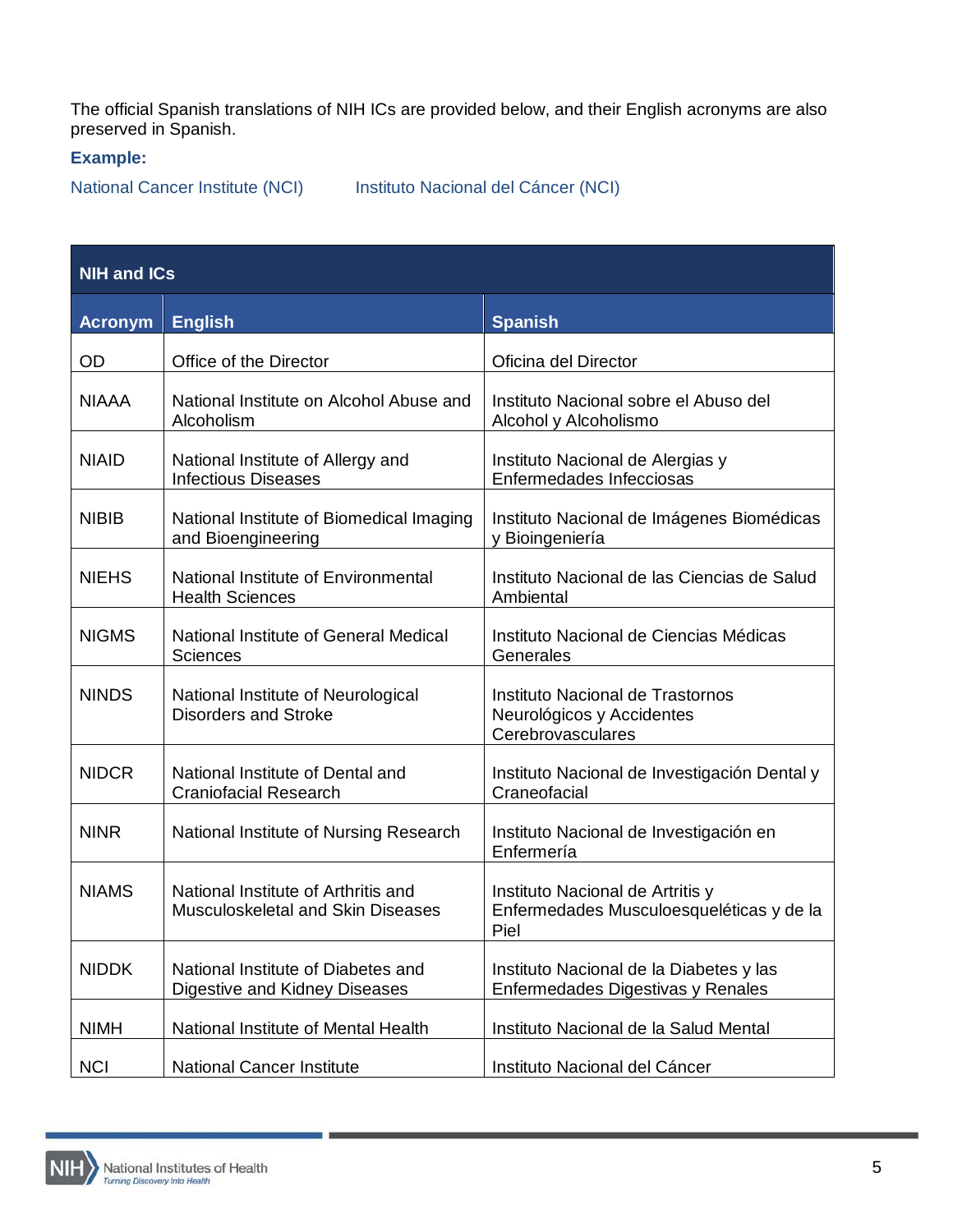| <b>NIH and ICs</b> |                                                                                              |                                                                                              |  |
|--------------------|----------------------------------------------------------------------------------------------|----------------------------------------------------------------------------------------------|--|
| <b>Acronym</b>     | <b>English</b>                                                                               | <b>Spanish</b>                                                                               |  |
| <b>NHLBI</b>       | National Heart, Lung, and Blood<br>Institute                                                 | Instituto Nacional del Corazón, los<br>Pulmones y la Sangre                                  |  |
| <b>NEI</b>         | National Eye Institute                                                                       | Instituto Nacional del Ojo                                                                   |  |
| <b>NHGRI</b>       | National Human Genome Research<br>Institute                                                  | Instituto Nacional de Investigación del<br>Genoma Humano                                     |  |
| <b>NIA</b>         | National Institute on Aging                                                                  | Instituto Nacional Sobre el Envejecimiento                                                   |  |
| <b>NICHD</b>       | <b>Eunice Kennedy Shriver National</b><br>Institute of Child Health and Human<br>Development | Instituto Nacional de Salud Infantil y<br>Desarrollo Humano Eunice Kennedy<br><b>Shriver</b> |  |
| <b>NIDCD</b>       | National Institute on Deafness and<br><b>Other Communication Disorders</b>                   | Instituto Nacional de la Sordera y Otros<br>Trastornos de la Comunicación                    |  |
| <b>NIDA</b>        | National Institute on Drug Abuse                                                             | Instituto Nacional sobre el Abuso de<br>Drogas                                               |  |
| <b>NCCIH</b>       | National Center for Complementary and<br>Integrative Health                                  | Centro Nacional de Salud Complementaria<br>e Integral                                        |  |
| <b>NIMHD</b>       | National Institute on Minority Health<br>and Health Disparities                              | Instituto Nacional de la Salud de las<br>Minorías y las Disparidades de Salud                |  |
| CC                 | <b>Clinical Center</b>                                                                       | Centro Clínico de los NIH                                                                    |  |
| <b>GARD</b>        | Genetic and Rare Diseases Information<br>Center                                              | Centro de Información sobre Enfermedades<br>Genéticas y Raras                                |  |
| <b>ORWH</b>        | NIH Office of Research on Women's<br>Health                                                  | Oficina de los NIH para Investigaciones<br>sobre la Salud de la Mujer                        |  |
| <b>ODS</b>         | <b>Office of Dietary Supplements</b>                                                         | Oficina de Suplementos Dietéticos                                                            |  |
| <b>NLM</b>         | U.S. National Library of Medicine                                                            | Biblioteca Nacional de Medicina de los<br><b>Estados Unidos</b>                              |  |
| <b>CIT</b>         | Center for Information Technology                                                            | Centro de Tecnología Informática                                                             |  |
| <b>CSR</b>         | <b>Center for Scientific Review</b>                                                          | Centro de Revisión Científica                                                                |  |
| <b>FIC</b>         | John E. Fogarty International Center                                                         | Centro Internacional John E. Fogarty                                                         |  |

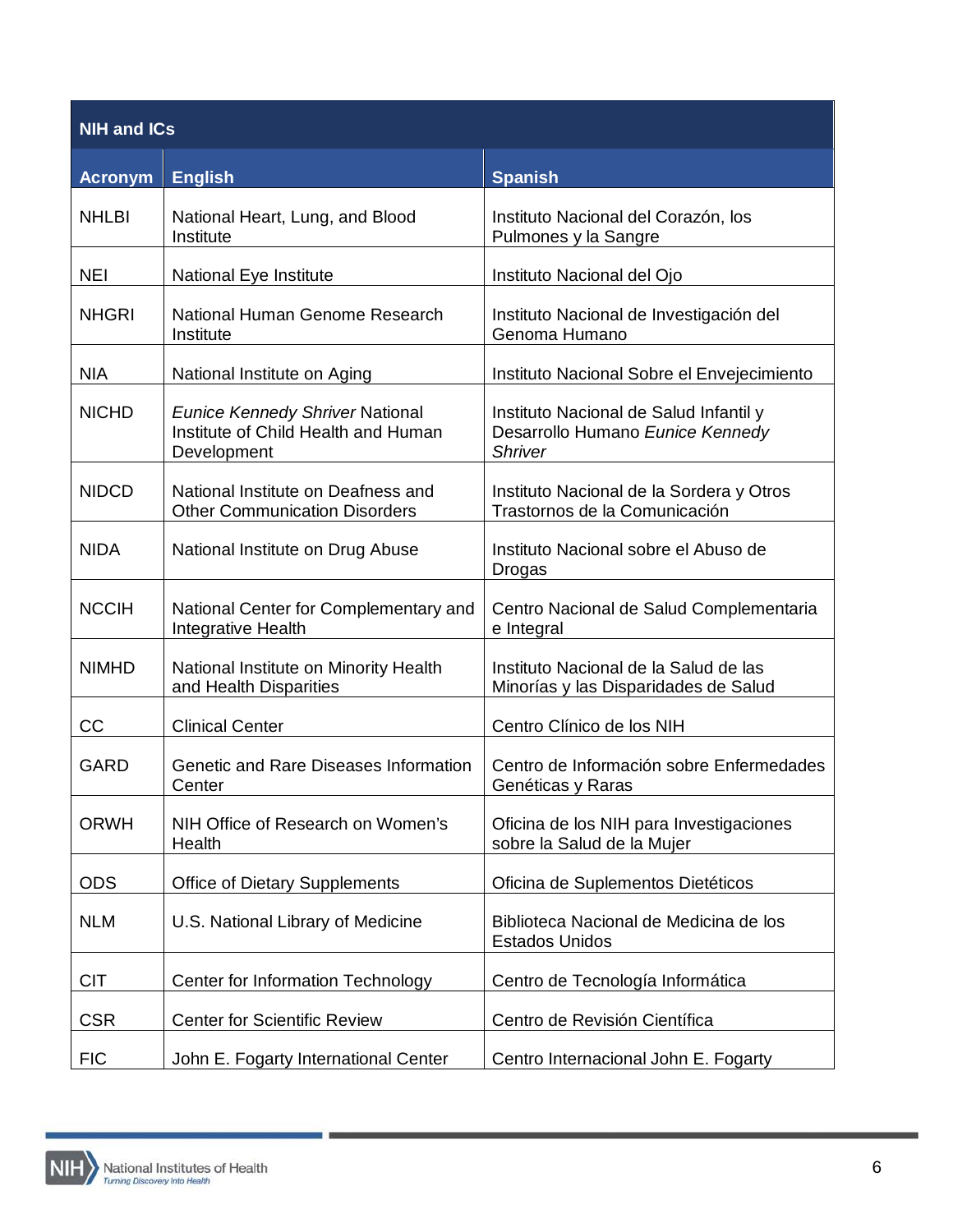| NIH and ICs  |                                                                       |                                                                         |
|--------------|-----------------------------------------------------------------------|-------------------------------------------------------------------------|
| Acronym      | <b>English</b>                                                        | <b>Spanish</b>                                                          |
| <b>NCATS</b> | <b>National Center for Advancing</b><br><b>Translational Sciences</b> | Centro Nacional para el Avance de las<br><b>Ciencias Traslacionales</b> |

# <span id="page-6-0"></span>**2.2. Names of Countries, States, and Cities**

The official names of countries should be used and can be found in all the United Nations languages (including Spanish) at [https://unterm.un.org/UNTERM/portal/welcome.](https://unterm.un.org/UNTERM/portal/welcome)

The United States of America and its Spanish translation "Estados Unidos de América" (short form "Estados Unidos", abbreviation "EE. UU.") should be preceded by the masculine plural definite article "los".

#### **Example:**

Instructions to request a visa to visit the United States. Instrucciones para solicitar una visa a fin de visitar Estados Unidos. **(Incorrect)** Instrucciones para solicitar una visa a fin de visitar **los** Estados Unidos. **(Correct)**

There are only 15 U.S. states that change their spelling when translated into Spanish, and their Spanish name should always be used:

| <b>North Carolina</b> | <b>Carolina del Norte</b> | <b>New Hampshire</b> | <b>Nuevo Hampshire</b> |
|-----------------------|---------------------------|----------------------|------------------------|
| <b>South Carolina</b> | <b>Carolina del Sur</b>   | <b>New Jersey</b>    | <b>Nueva</b> Jersey    |
| <b>North Dakota</b>   | Dakota del Norte          | <b>New York</b>      | <b>Nueva</b> York      |
| <b>South Dakota</b>   | Dakota del Sur            | <b>New Mexico</b>    | <b>Nuevo México</b>    |
| Hawaii                | Hawái                     | Oregon               | Oregón                 |
| Louisiana             | Luisiana                  | Pennsylvania         | Pensilvania            |
| <b>Mississippi</b>    | <b>Misisipi</b>           | <b>West Virginia</b> | Virginia Occidental    |
| <b>Missouri</b>       | <b>Misuri</b>             |                      |                        |

When the state or the country of a city is specified in the text, it should be added in parentheses and not separated by comma. The name of the state should be spelled out in regular texts.

| The NIH Clinical Center is located in Bethesda, MD.              |             |
|------------------------------------------------------------------|-------------|
| El Centro Clínico de los NIH está ubicado en Bethesda, Maryland. | (Incorrect) |
| El Centro Clínico de los NIH está ubicado en Bethesda (Maryland) | (Correct)   |

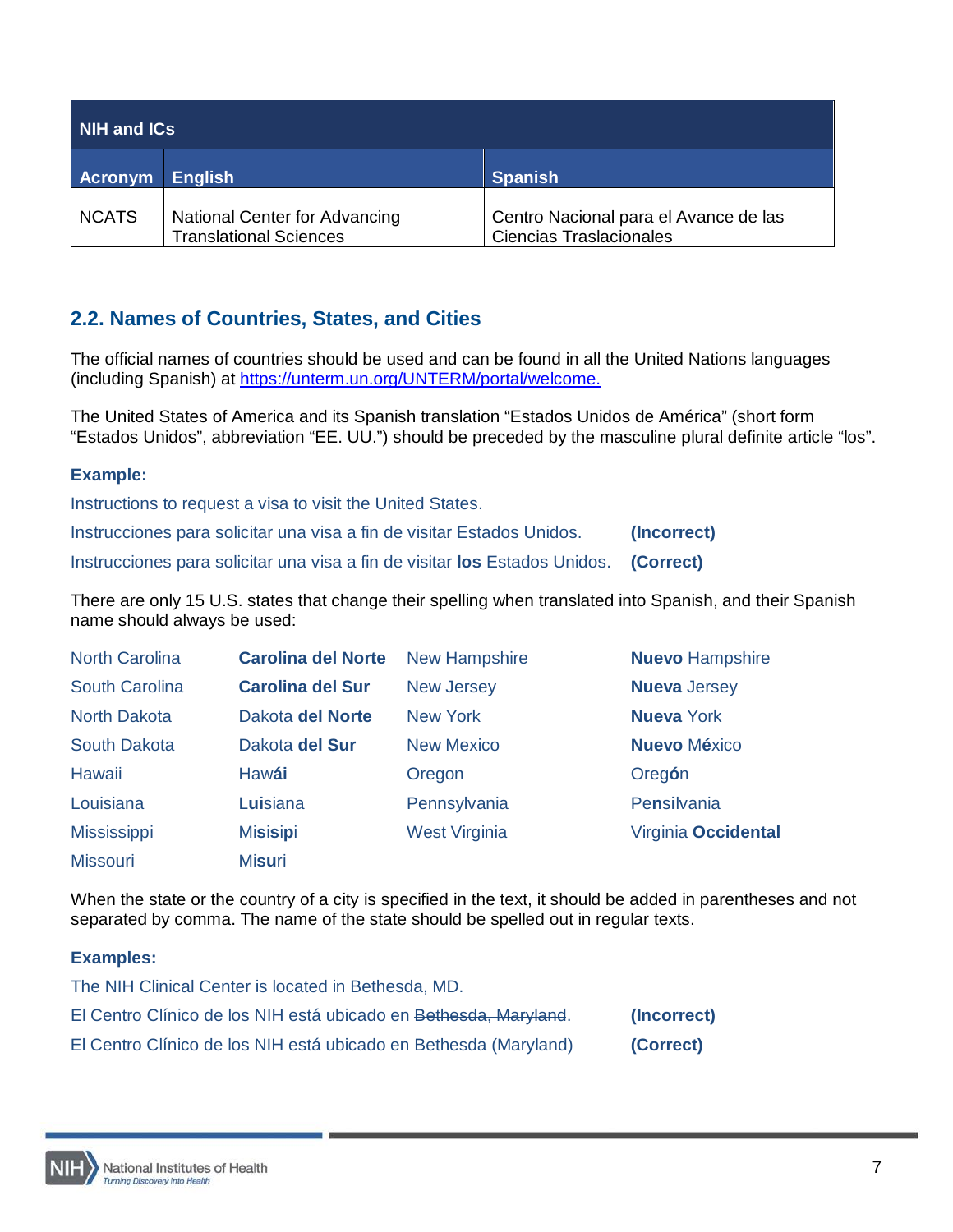| The principal investigator was born in Paris, France. |             |
|-------------------------------------------------------|-------------|
| El investigador principal nació en París, Francia.    | (Incorrect) |
| El investigador principal nació en París (Francia).   | (Correct)   |

# <span id="page-7-0"></span>**2.3. Addresses**

Addresses should not be translated into Spanish, so the two-letter state abbreviation should be used in this case.

# **Example:**

| 100 Wisconsin Avenue, Suite 250, Bethesda, MD 20814    |             |
|--------------------------------------------------------|-------------|
| 100 avenida Wisconsin, oficina 250 Bethesda (MD) 20814 | (Incorrect) |
| 100 Wisconsin Avenue, Suite 250, Bethesda, MD 20814    | (Correct)   |

# <span id="page-7-1"></span>**2.4. Names of Entities and Institutions**

Before translating the name of an entity or institution, a search should be made to verify whether there is an official name in Spanish. In the case of the U.S. government, consult [https://gobierno.usa.gov/agencias](https://gobierno.usa.gov/agencias-gobierno)[gobierno.](https://gobierno.usa.gov/agencias-gobierno)

If there is no official name in Spanish for an entity or institution, the English name should be used, followed by its Spanish translation in square brackets.

# **Example:**

This is an entity without an official translation in Spanish.

The research study will take place at the University of Texas Southwestern Medical Center

El estudio de investigación se llevará a cabo en el University of Texas Southwestern Medical Center [Centro Médico de la Universidad de Texas Southwestern].

# <span id="page-7-2"></span>**2.5. Acronyms and Abbreviations**

An English acronym should be translated into Spanish when the Spanish acronym is official  $(e.q., WHO \rightarrow OMS)$  or widely used in authoritative sources of medical literature, such as journals or the references provided at the end of this guide.

| DNA (deoxyribonucleic acid)                     | ADN (ácido desoxirribonucleico)                   |
|-------------------------------------------------|---------------------------------------------------|
| COPD (chronic obstructive pulmonary<br>disease) | EPOC (enfermedad pulmonar obstructiva<br>crónica) |
| HIV (human immunodeficiency virus)              | VIH (virus de inmunodeficiencia humana)           |
| HPV (human papilomavirus)                       | PVH (papilomavirus humano) OR                     |
|                                                 | VPH (virus del papiloma humano)                   |

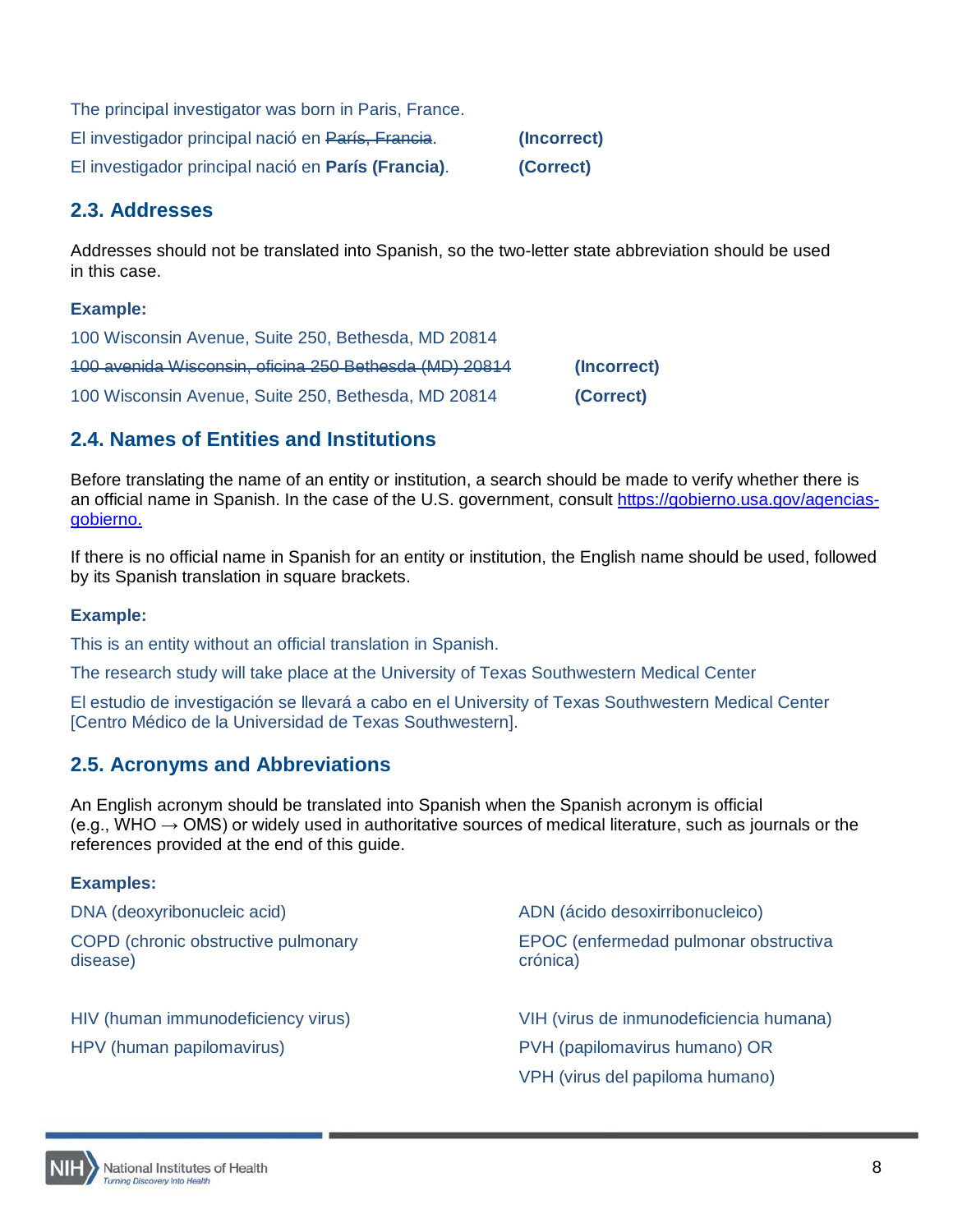If the acronym does not have an equivalent in Spanish, then the English acronym should be used.

# **Example:**

Dual-energy X-ray absorptiometry (DXA) Densitometría ósea (DXA)

Some acronyms have been incorporated in the *Diccionario de la lengua española* [*Dictionary of the Spanish Language*] as words (e.g., láser, ovni, radar) and should be treated accordingly.

# **Example:**

Laser is used to treat some cancers.

| Se usa el LASER para tratar algunos tipos de cáncer. | (Incorrect) |
|------------------------------------------------------|-------------|
| Se usa el láser para tratar algunos tipos de cáncer. | (Correct)   |

Although the *Dictionary of the Spanish Language* includes "sida" as a word, it is recommended to use the capitalized form "SIDA" to be consistent with the way acronyms are used in the vast majority of syndromes.

# **Example:**

| You will undergo a test to determine if you have HIV, the virus that causes AIDS.  |             |
|------------------------------------------------------------------------------------|-------------|
| Se someterá a una prueba para determinar si tiene VIH, el virus que causa el sida. | (Incorrect) |
| Se someterá a una prueba para determinar si tiene VIH, el virus que causa el SIDA. | (Correct)   |

Acronyms in Spanish should maintain the gender (masculine, feminine) and number (singular, plural) of its original name. An "s" should not be added to the end of an acronym to indicate plural.

# **Example:**

| Tests may include PET and CT.               |             |
|---------------------------------------------|-------------|
| Las pruebas incluirán TEP y TC/TAC.         | (Incorrect) |
| Las pruebas incluirán una TEP y una TC/TAC. | (Correct)   |

Several NGOs participated in the event.

| Varias ONGs participaron en el evento. | (Incorrect) |
|----------------------------------------|-------------|
| Varias ONG participaron en el evento.  | (Correct)   |

Abbreviations should be closed by a period or, in a few cases, with a slash sign.

# **Example:**

| Page          | página         | pag.    |
|---------------|----------------|---------|
| <b>USA</b>    | Estados Unidos | EE. UU. |
| <b>Street</b> | calle          | cI      |

For a list of the most common Spanish abbreviations, refer to *Ortografía básica de la lengua española.*

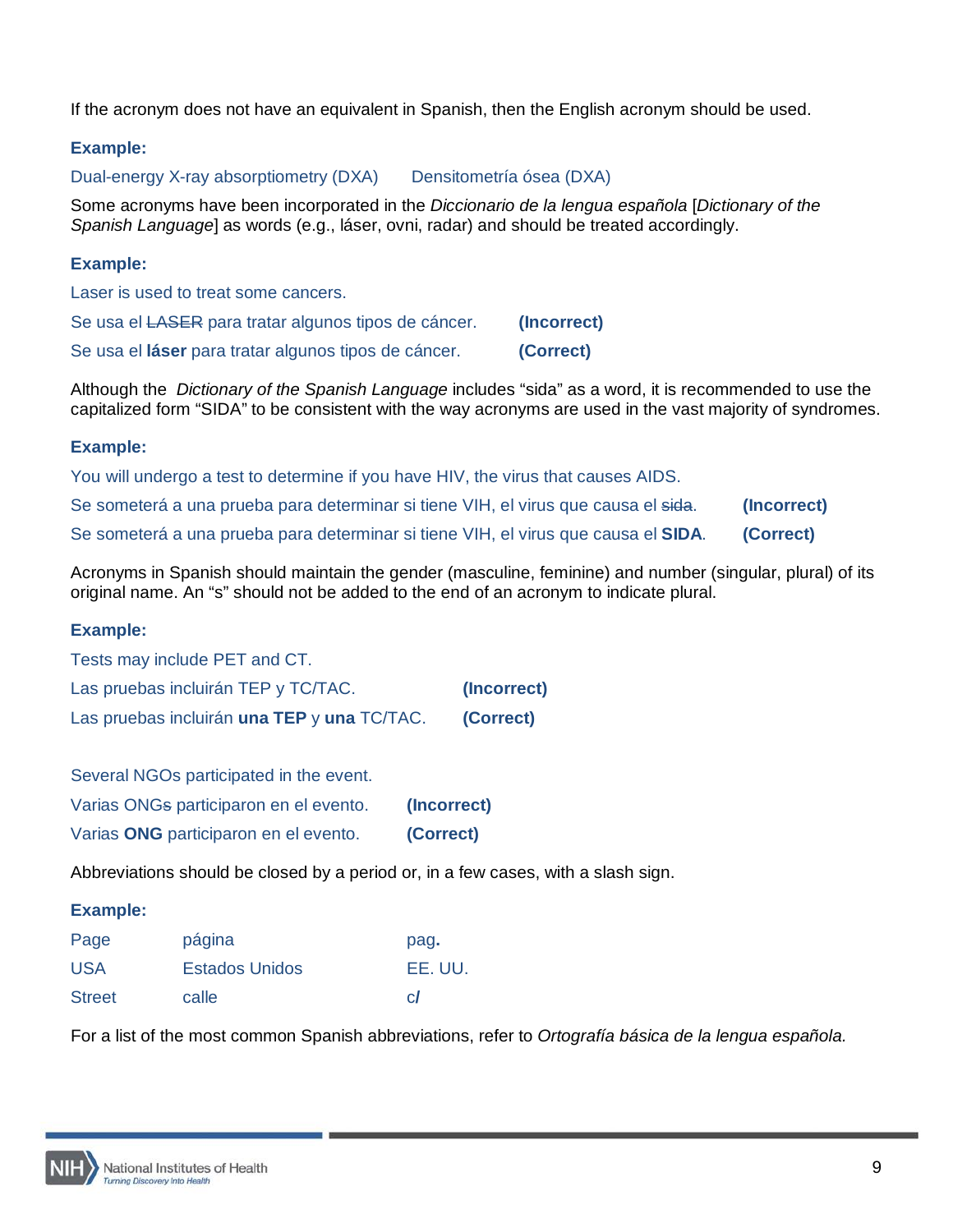# <span id="page-9-0"></span>**2.6. Latin and Foreign Words**

When a term has a Spanish equivalent, the Spanish term should be used, and the foreign term should be avoided.

#### **Examples:**

| Back-up | copia de seguridad |
|---------|--------------------|
| E-mail  | correo electrónico |
| Scan    | exploración        |

When it is necessary to use a foreign word in a Spanish text, this word should be in italics.

#### **Examples:**

The term mittelschmerz refers to pain that occurs during ovulation.

|         | El término mittels chmerz se refiere al dolor que ocurre durante la ovulación. |  |  | (Incorrect) |  |
|---------|--------------------------------------------------------------------------------|--|--|-------------|--|
| _______ |                                                                                |  |  |             |  |

El término *mittelschmerz* se refiere al dolor que ocurre durante la ovulación. **(Correct)**

Latin words and phrases should be written in italics.

#### **Examples:**

*in vitro, curriculum, pro tempore, ad hoc, passim, et alii* (abbreviated *et al.*), *in situ, post mortem*

Latin words and phrases that refer to species of organisms should be written in italics, be capitalized on the first letter of the first element, and have no accent marks.

#### **Examples:**

*Staphylococcus aureus Aedes aegypti*

*NOTE: Do not follow this rule in documents where health literacy is a priority. However, when translating technical documents, the rules above should be applied.*

# <span id="page-9-1"></span>**2.7. Titles and Positions**

Titles and positions are capitalized when they appear next to the name of the person holding such title or position.

# **Example:**

- Dr. Electron Kebebew, Principal Investigator
- Dr. Electron Kebebew, investigador principal **(Incorrect)**
- Dr. Electron Kebebew, **I**nvestigador **P**rincipal **(Correct)**

Titles and positions are not capitalized when the name of the person is not present in the phrase or sentence.

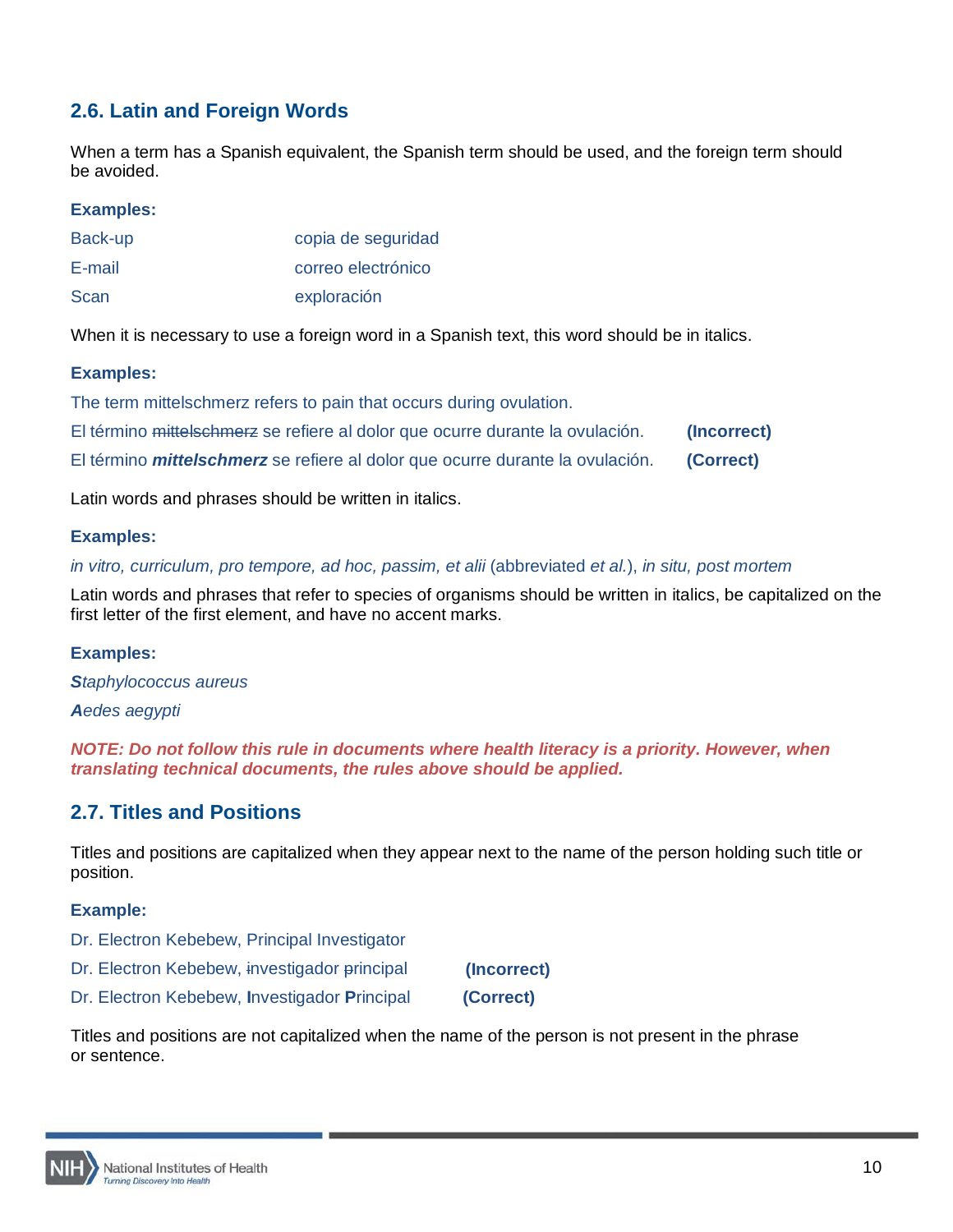# **Example:**

| The Director of the Clinical Center made his remarks.  |             |
|--------------------------------------------------------|-------------|
| El Director del Centro Clínico hizo sus observaciones. | (Incorrect) |
| El director del Centro Clínico hizo sus observaciones. | (Correct)   |

# <span id="page-10-0"></span>**2.8. Names of Drugs and Substances**

The names of generic drugs should be written in lower case and preceded by the definite article.

#### **Example:**

| Cyclophosphamide is used as a chemotherapy and immunosuppressant drug.        |             |
|-------------------------------------------------------------------------------|-------------|
| Giclofosfamida se utiliza como fármaco quimioterapéutico e inmunodepresor.    | (Incorrect) |
| La ciclofosfamida se utiliza como fármaco quimioterapéutico e inmunodepresor. | (Correct)   |

The names of drugs with registered or commercial names should by capitalized, and no article should precede them (the registered [®] and trademark [™] symbols should be used mirroring the original text).

# **Examples:**

The second study arm will receive Synthroid® for six months. El segundo grupo del estudio recibirá **S**ynthroid**®** por seis meses.

**T**ylenol will be allowed for patients to take if they feel pain.

A los pacientes se les permitirá tomar **T**ylenol si sienten dolor.

The complete names of chemical elements should not be capitalized, but their symbols should be.

| Gold      | $\overline{\text{oro}}$ (Au) |
|-----------|------------------------------|
| Potassium | potasio $(K)$                |
| Sodium    | sodio (Na)                   |

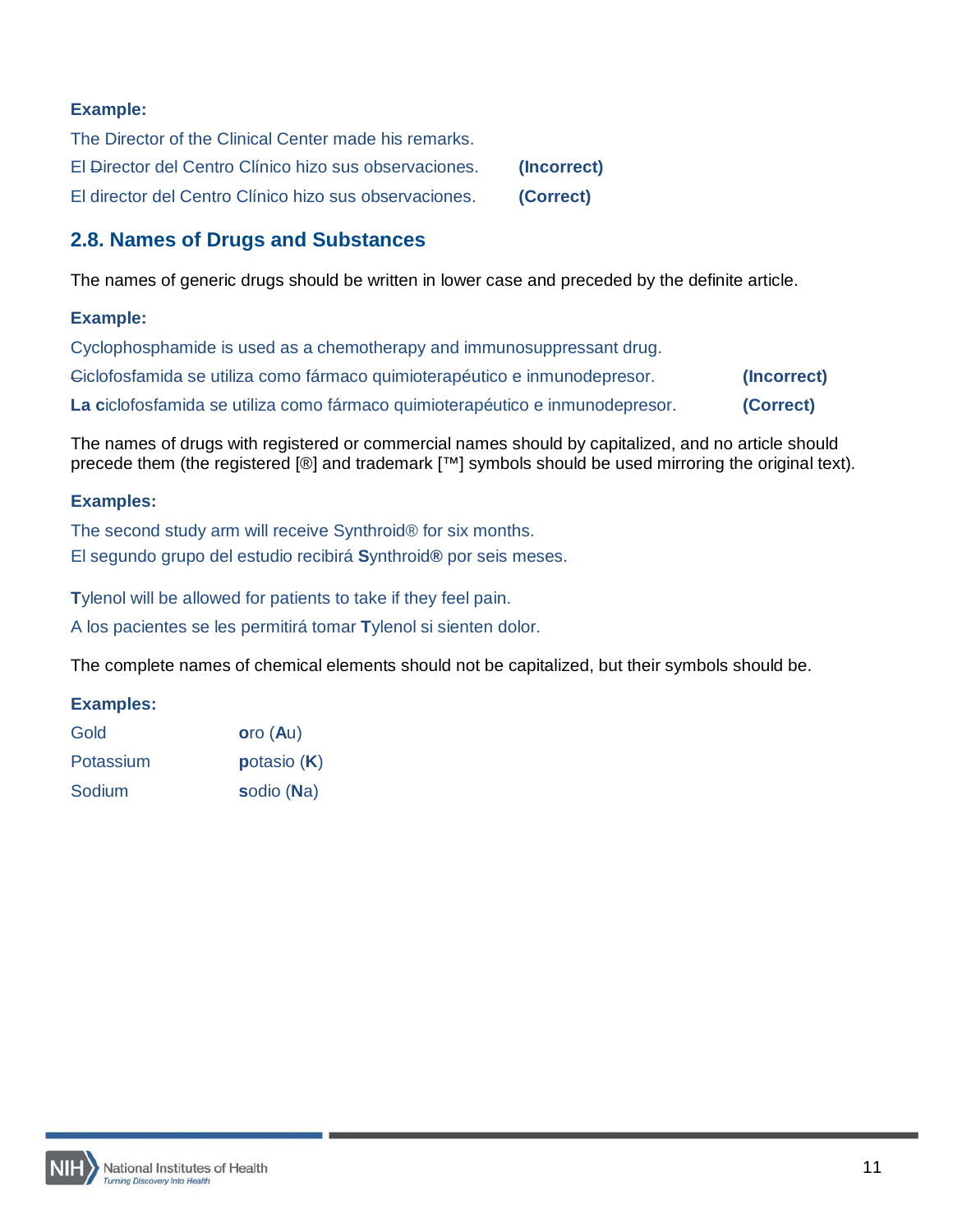# <span id="page-11-0"></span>**3. Orthography**

# <span id="page-11-1"></span>**3.1. Use of Slash**

The slash (/) can be used to express the existence of two or more options that are opposite or alternative.

## **Example:**

Estimado/a paciente (masculine vs. feminine)

Cardíaco/cardiaco (both spellings are correct)

The expression "y/o" (from and/or in English) is used to make explicit the possibility of choosing both elements or only one. In Spanish, the conjunction "o" can express both values simultaneously. The use of "y/o"should be restricted to cases where it is completely necessary to avoid ambiguities in highly technical texts.

#### **Example:**

| Tests and/or procedures    |             |
|----------------------------|-------------|
| Pruebas y/o procedimientos | (Incorrect) |
| Pruebas o procedimientos   | (Correct)   |

# <span id="page-11-2"></span>**3.2. Use of Em Dash**

The em dash (—) can be used to include a clarification in the text, and its use follows the same criteria as the question or exclamation marks. A closing dash is necessary in Spanish, even if the clarification is followed by a period.

| Hundreds of patients undergo the procedure every year—most of them are<br>over 18 years old.             |             |
|----------------------------------------------------------------------------------------------------------|-------------|
| Cada año, cientos de pacientes se someten al procedimiento—la mayoría de<br>ellos tiene más de 18 años.  | (Incorrect) |
| Cada año, cientos de pacientes se someten al procedimiento—la mayoría de<br>ellos tiene más de 18 años-. | (Correct)   |

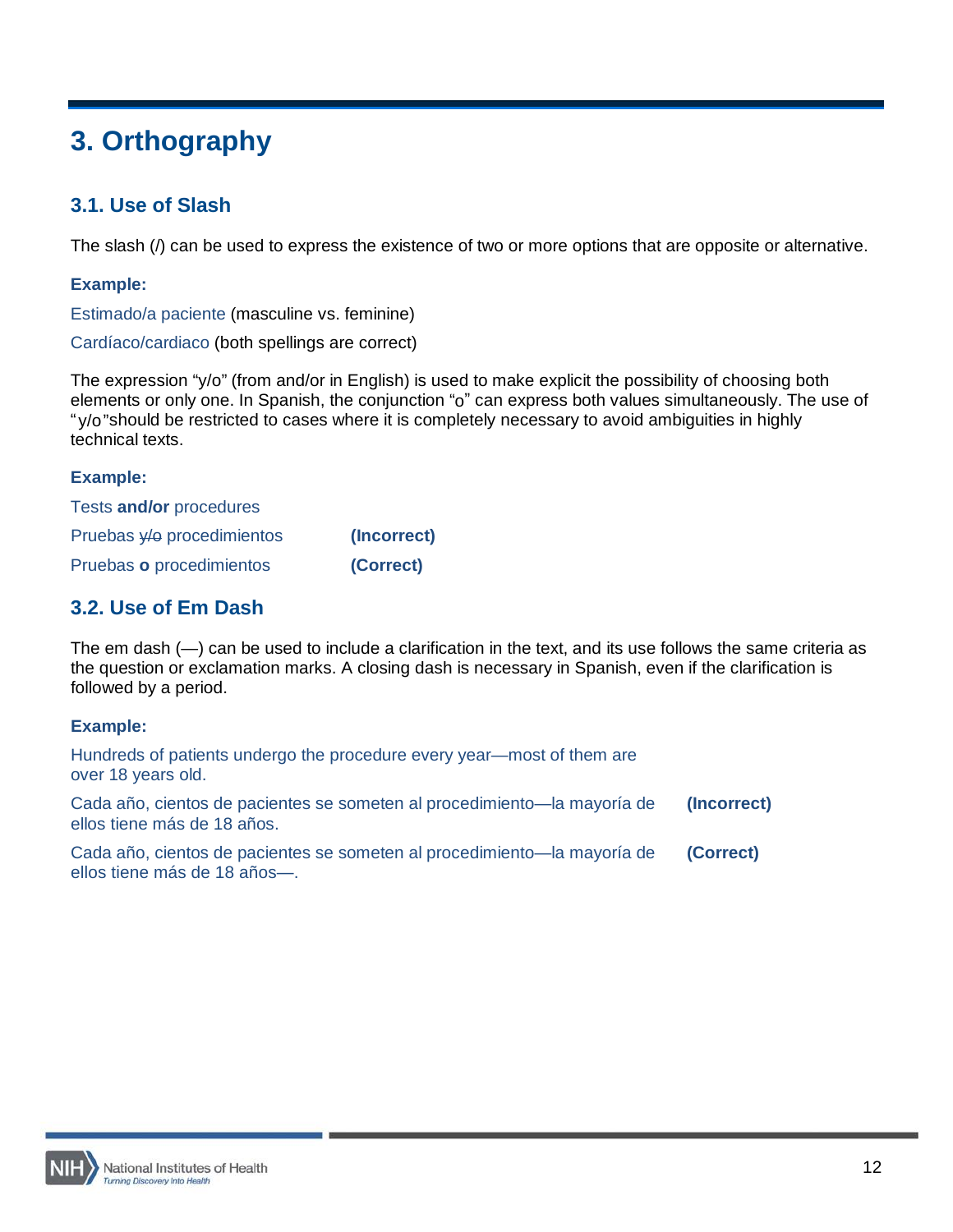# <span id="page-12-0"></span>**3.3. Use of Square Brackets**

The square brackets ([ ]) are used if it is necessary to include a clarification in text that is already in parentheses.

#### **Example:**

We need you to authorize your doctors to give us information in your medical record, because they may be required by law (for example, by the Health Insurance Portability and Accountability Act [HIPAA]) to have your written permission to disclose that information.  $\rightarrow$ 

Necesitamos que autorice a sus médicos particulares para que nos den la información de su expediente médico, porque pueden estar obligados por ley (por ejemplo, por la Ley de Transferencia y Responsabilidad de Seguro Médico **[**HIPAA**]**) a tener su autorización escrita para divulgar dicha información.

Square brackets (not parentheses) should also be used to add an element that is not in the original document or an unofficial translation of the name of an institution.

#### **Examples:**

Motor Vehicle Administration Motor Vehicle Administration [Administración de Vehículos Motorizados]

(This is an unofficial translation added to enhance the reader's understanding of the text).

When a signature or a logo appear in the original and cannot be reproduced in the translation, [Firma ]or [Logo] should be added.

# <span id="page-12-1"></span>**3.4. Use of Colon**

The text following a colon should be in lower case unless:

It follows the opening of a letter or e-mail

#### **Example:**

| Dear Dr. Skarulis,  | Estimada Dra. Skarulis:  |
|---------------------|--------------------------|
| Through this letter | Por medio de la presente |

When a citation is introduced

#### **Example:**

Dr. Steven M. Holland, Director of the Division of Intramural Research at NIAID, stated: "We are about to achieve very interesting things."

El Dr. Steven M. Holland, Director del Departamento de Investigación Interna del NIAID, afirmó: "Estamos a punto de lograr cosas muy interesantes".

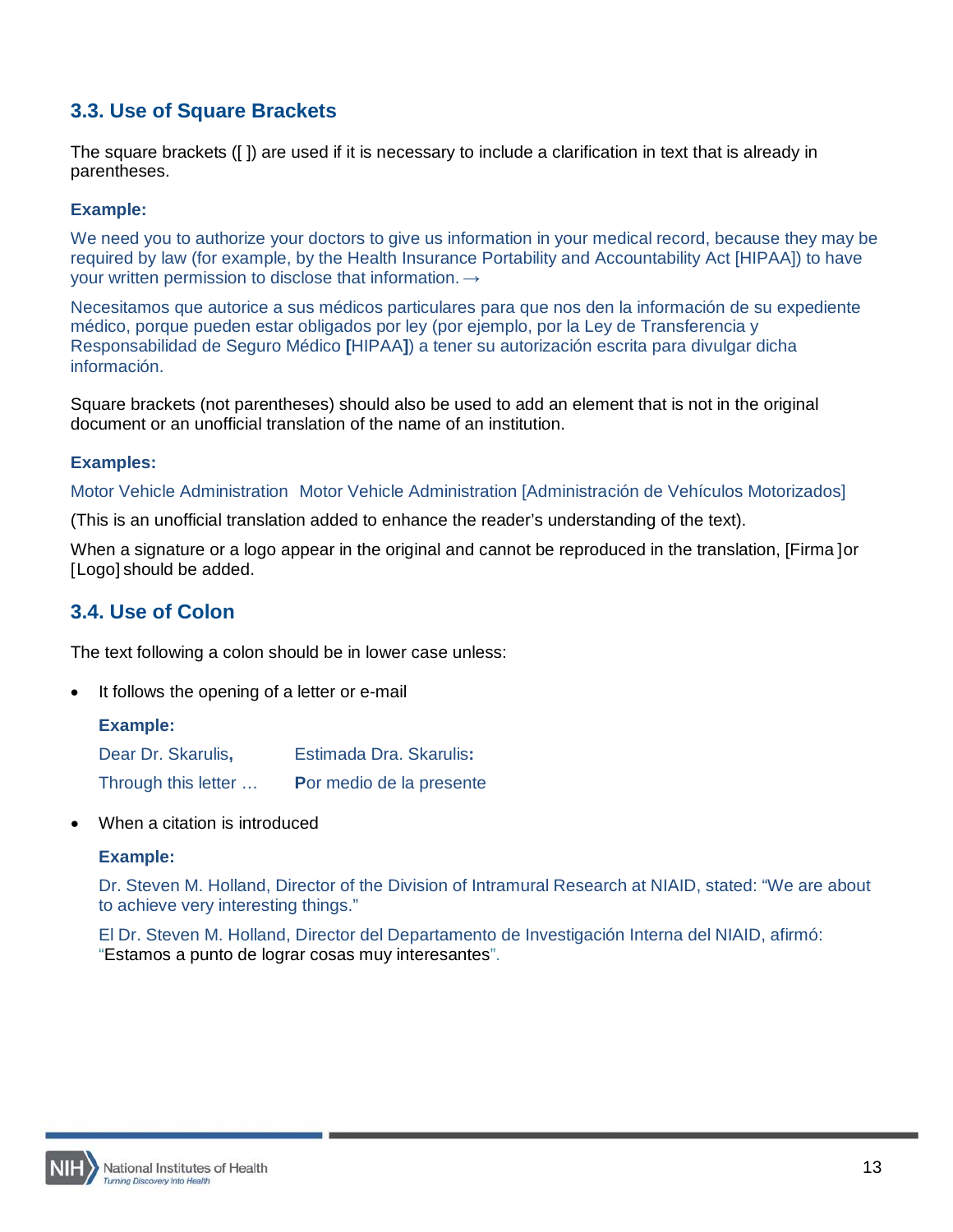# <span id="page-13-0"></span>**3.5. Use of Parentheses and Quotation Marks Coordinated with Other Signs**

Period, comma, semicolon, and colon should be placed after a closing parenthesis.

#### **Examples:**

Patients had been having side effects for a long time (nausea, vomit, headache, and skin rash); therefore, they decided to leave the study.

Los pacientes llevaban mucho tiempo presentando efectos secundarios (náuseas, vómito, dolor de cabeza y erupciones cutáneas**);** por lo tanto, decidieron abandonar el estudio.

We expect to recruit 150 patients in the study (120 have already been recruited).

Prevemos inscribir a 150 pacientes en el estudio (ya se han inscrito 120**).**

When the complete sentence is in parentheses, the period should be placed before the closing parenthesis.

#### **Example:**

| (Please make sure you bring all your medications.) |             |
|----------------------------------------------------|-------------|
| (Asegúrese de llevar todos sus medicamentos).      | (Incorrect) |
| (Asegúrese de llevar todos sus medicamentos.)      | (Correct)   |

A period is usually placed after the closing quotation mark unless the original citation includes a period or the complete sentence is in quotation marks.

#### **Examples:**

The investigator said "we will move forward with this study."

El investigador afirmó "procederemos con el estudio**".** (The text in quotation marks is only a part of the main sentence.)

"We never had this opportunity before," said his mother, "we are very grateful to all the team that has make this possible."

"Nunca antes tuvimos esta oportunidad**"**, afirmó su madre, "estamos muy agradecidos con todo el equipo que hizo esto una realidad**."** (This quote has been interrupted by a comment from the author; however, it should be treated as a whole sentence quote.)

"God is an awesome mathematician and physicist**."** – Francis Collins

"Dios es un matemático y un físico maravilloso." Francis Collins (This is a whole sentence quote)

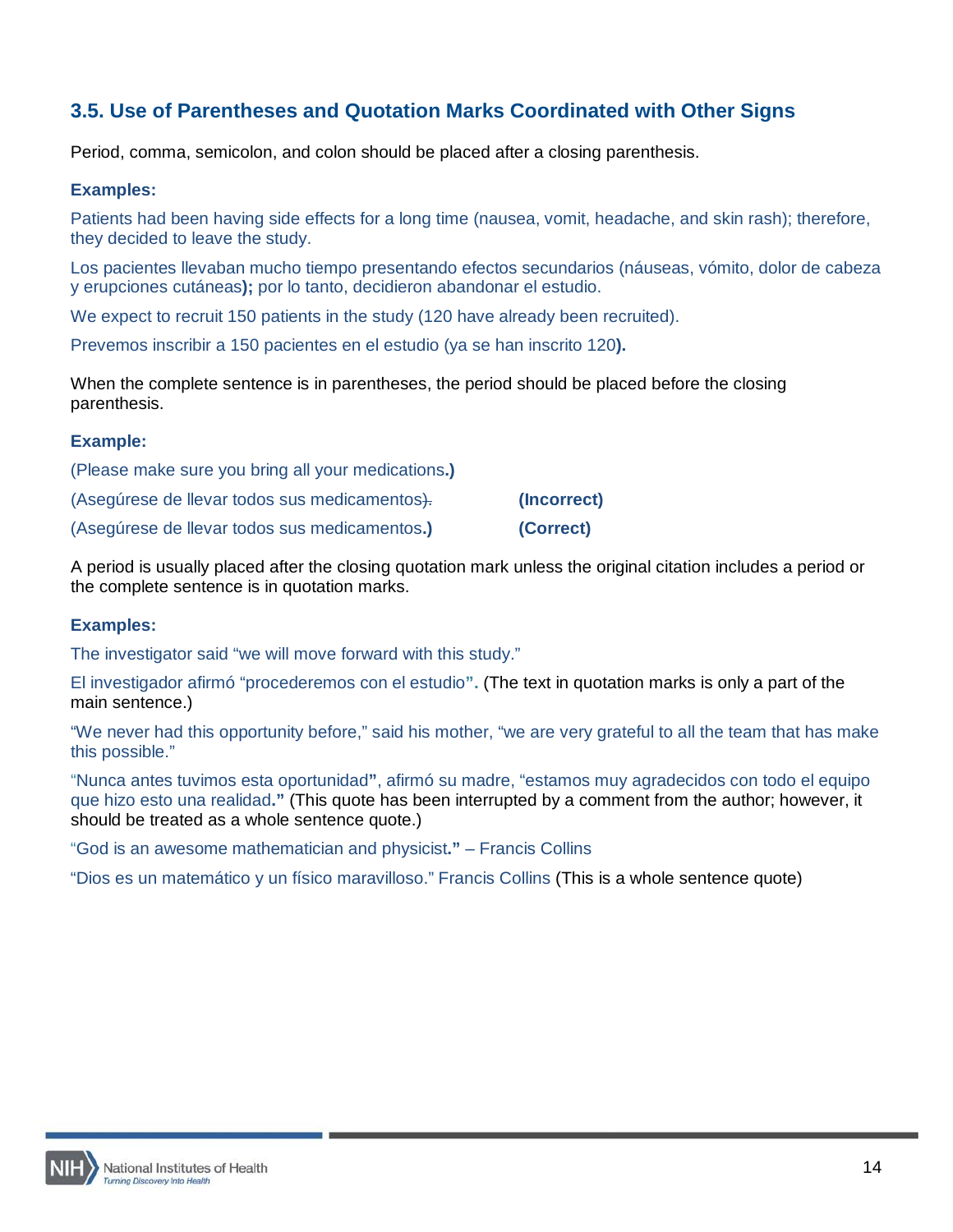# <span id="page-14-0"></span>**3.6. Use of Percent Sign**

The percent sign follows the digit with no space in between despite the recommendation of the Real Academia de la Lengua [Royal Academy of Language].

## **Example:**

10% **(Correct)**

10 % **(Incorrect)**

As recommended by the *Ortografía de la Lengua Española,* the percent sign should only be used with digits and not combined with the spelled numbers. The word "porcentaje" should not be combined with a digit.

#### **Example:**

| 10%            | (Correct) |
|----------------|-----------|
| Diez porciento | (Correct) |

| Diez %              | (Incorrect) |
|---------------------|-------------|
| <b>10 porciento</b> | (Incorrect) |

The percent sign should be repeated when an interval is expressed for clarity.

#### **Example:**

| Entre el 15% y el 35% de los pacientes  (Correct) |             |
|---------------------------------------------------|-------------|
| Entre el $15$ y el $35\%$ de los pacientes        | (Incorrect) |

# <span id="page-14-1"></span>**3.7. Use of Capital Letters**

Demonyms (names to denote the natives or inhabitants of a country, state, city, region, etc.) and names of languages are not capitalized:

# **Examples:**

Only a small percentage of Americans have the disease.

|  | Solo un pequeño porcentaje de Estadounidenses tiene la enfermedad. | (Incorrect) |
|--|--------------------------------------------------------------------|-------------|
|--|--------------------------------------------------------------------|-------------|

Solo un pequeño porcentaje de **e**stadounidenses tiene la enfermedad. **(Correct)**

The information is only available in English.

| La información solo está disponible en Inglés. |  | (Incorrect) |
|------------------------------------------------|--|-------------|
|------------------------------------------------|--|-------------|

La información solo está disponible en **i**nglés. **(Correct)**

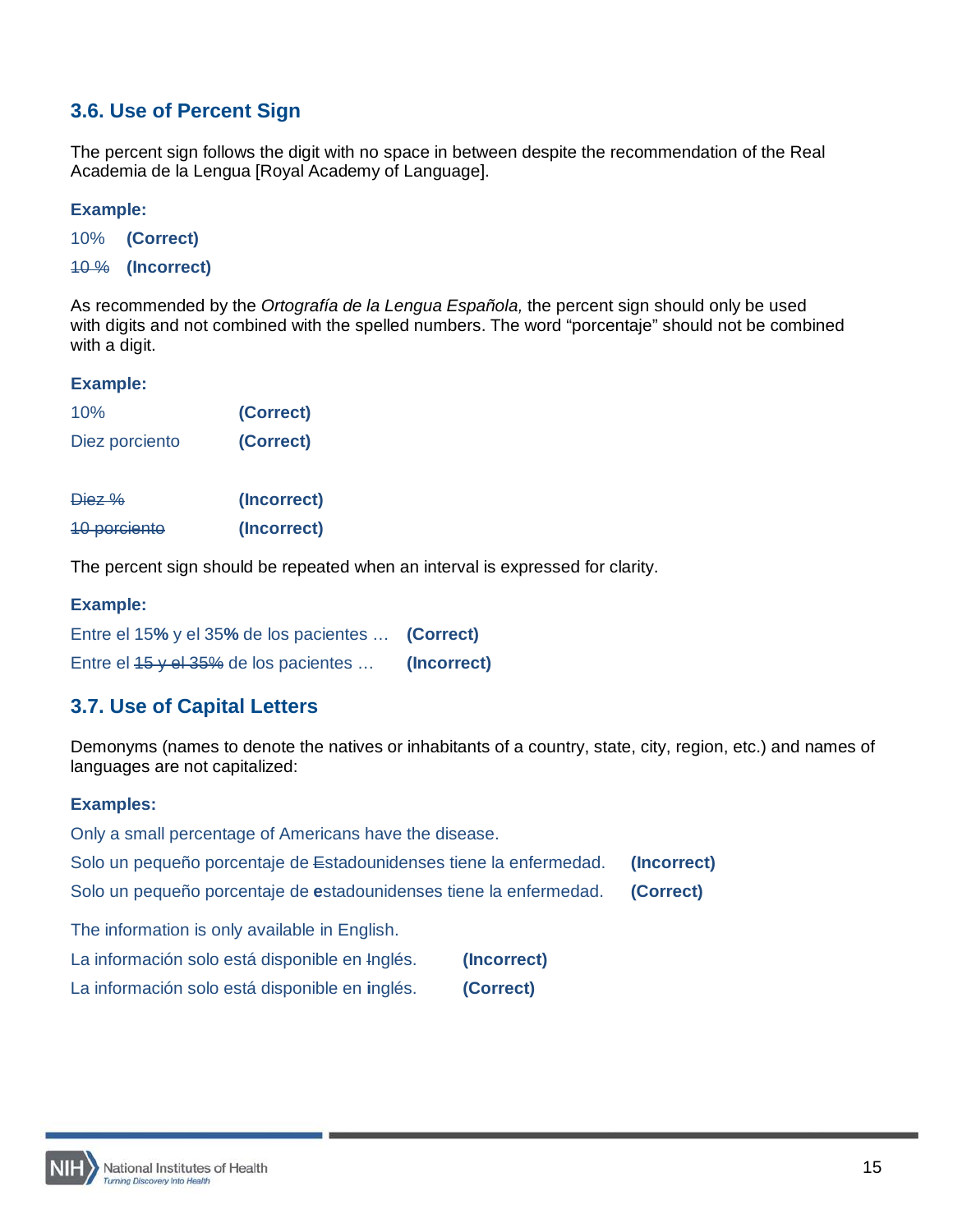In titles and subtitles, the initial capitalization rule applies (only the first letter of the first word is capitalized).

#### **Example:**

Information on Specific Procedures Información sobre Procedimientos Específicos **(Incorrect) I**nformación **s**obre **p**rocedimientos **e**specíficos **(Correct)**

The months of the year and the days of the week are not capitalized, except when they are the first word of a sentence or title.

#### **Examples:**

January **e**nero Thursday **j**ueves

Titles of books, periodic publications, and scientific journals should be written in *italics,* and only the first letter of the first word should be capitalized (proper names that require capitalization should remain capitalized).

#### **Examples:**

| Human Anatomy Atlas                             | Atlas de anatomía humana                  |
|-------------------------------------------------|-------------------------------------------|
| <b>Dorland's Illustrated Medical Dictionary</b> | Diccionario Dorland ilustrado de medicina |
| <b>Nature</b>                                   | <b>Nature</b>                             |

Titles of chapters, articles, presentations, speeches, and exhibitions should be written in quotation marks, and only the first letter of the first word should be capitalized (proper names that require capitalization should remain capitalized).

# **Examples:**

"Multi-centric Epidemiologic Study on Lung Cancer in Spain"

"**E**studio **m**ulticéntrico **e**pidemiológico **s**obre **c**áncer de **p**ulmón en **E**spaña"

"Toxicities in Immunosuppressed Patients"

"**E**fectos **t**óxicos en **p**acientes **i**nmunodeprimidos"

# <span id="page-15-0"></span>**3.8. Units and Temperature Degrees**

Units should be expressed after the digit that quantifies them, preceded by a non-breaking space (Ctrl+Shift+Space).

| 8 <sup>1</sup>           | (Incorrect) | 23 <sub>mm</sub>       | (Incorrect) |
|--------------------------|-------------|------------------------|-------------|
| 8   (8 liters) (Correct) |             | 23 mm (23 millimeters) | (Correct)   |

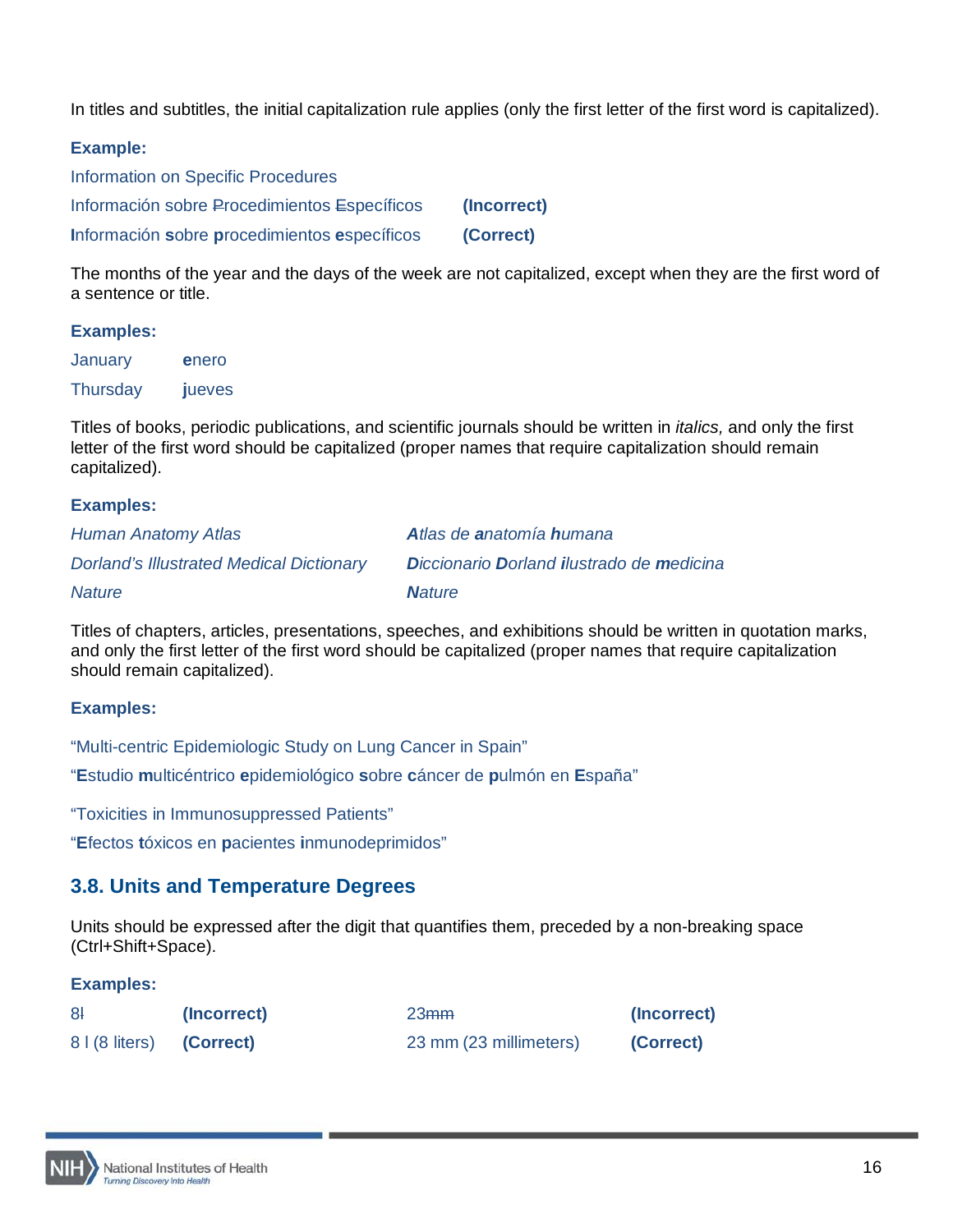Temperature degrees should be expressed by a circle (◦) next to the unit and separated from the digit by a non-breaking space (Ctrl+Shift+Space).

# **Examples:**

24 ◦C (24 degrees Celsius)

17 ◦F (17 degrees Fahrenheit)

# <span id="page-16-0"></span>**3.9. Decimals and Thousands (Use of Periods and Commas**

Despite the recommendation of the *Ortografía básica de la lengua española* to separate decimals with a comma and thousands with a period, the recommendation of the Academia Norteamericana de la Lengua Española [North American Academy of the Spanish Language] should be followed: Periods should be used to separate decimals, and commas should be used to separate thousands, consistent with the English use.

*NOTE: A translator's note explaining this use may be added to the translated document when the IC considers it appropriate, especially in the case of medication doses.*

#### **Examples:**

| $0.45$ mg            | $0.45$ mg                |
|----------------------|--------------------------|
| 2,000 dollars        | 2,000 dólares            |
| $1.5$ rem            | $1.5$ rem                |
| 1,500 study subjects | 1,500 sujetos de estudio |

# <span id="page-16-1"></span>**3.10. Digits with Multiple Zeros**

A billion and a trillion in English are not "un billón" and "un trillón" in Spanish:

| <b>Digit</b>              | <b>Number of zeros</b> | <b>English</b>  | <b>Spanish</b> |
|---------------------------|------------------------|-----------------|----------------|
| 1,000,000                 | 6                      | one million     | un millón      |
| 1,000,000,000             | 9                      | one billion     | mil millones   |
| 1,000,000,000,000         | 12                     | one trillion    | un billón      |
| 1,000,000,000,000,000,000 | 18                     | one quintillion | un trillón     |

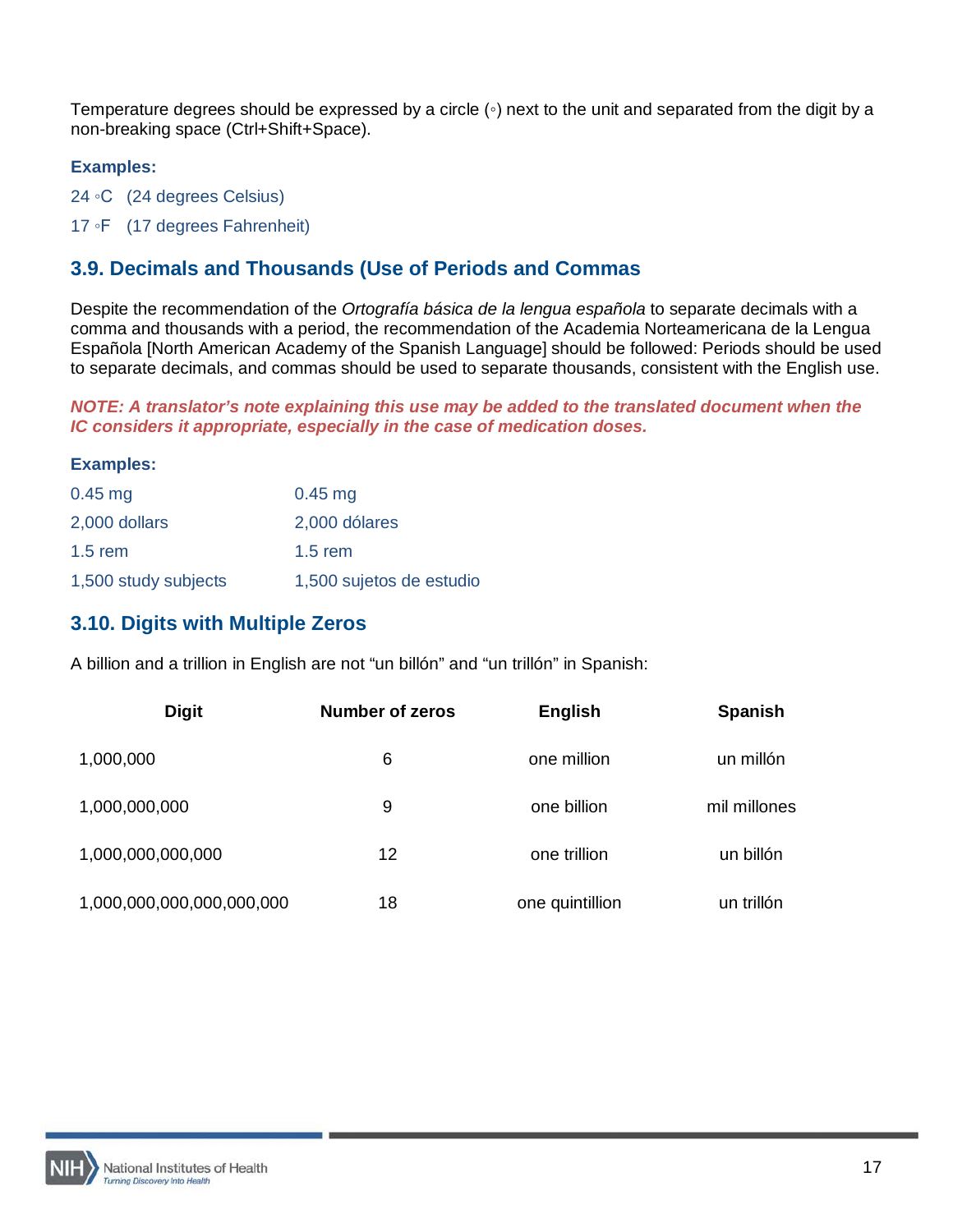## **Example:**

Our molecular methods are incredibly sensitive and require nanograms (billionths of a gram) of DNA.

Nuestros métodos moleculares son muy sensibles y requieren nanogramos (billonésimas partes de un gramo) de ADN. **(Incorrect)**

Nuestros métodos moleculares son muy sensibles y requieren nanogramos (milmillonésimas partes de un gramo) de ADN. **(Correct)**

# <span id="page-17-0"></span>**3.11. Use of Italics and Boldface**

*Italics* are used in Spanish to designate Latin words (not incorporated in the *Diccionario de la lengua española* [*Dictionary of the Spanish Language*]) and foreign words, book titles, and gene names.

#### **Examples:**

*Ex officio Software Diccionario de medicina interna BRCA1*

Do not use *italics* to give emphasis. Instead, use **boldface.**

#### **Example:**

| Patients will <i>not</i> be compensated for participating in the study. |             |
|-------------------------------------------------------------------------|-------------|
| Los pacientes no recibirán pago por participar en el estudio.           | (Incorrect) |
| Los pacientes no recibirán pago por participar en el estudio.           | (Correct)   |

# <span id="page-17-1"></span>**3.12. Itemized Lists**

Each item of an itemized list should be separated by a comma when the elements are single words or short phrases. The items are not capitalized.

| The inclusion criteria are:    | Los siguientes son los criterios de inclusión: |
|--------------------------------|------------------------------------------------|
| - Be 18 years or older         | tener 18 años o más,                           |
| - Have a good health condition | tener un buen estado de salud,                 |
| - Be a non-smoker              | no ser fumador,                                |
| - Do not consume alcohol       | no consumir alcohol.                           |

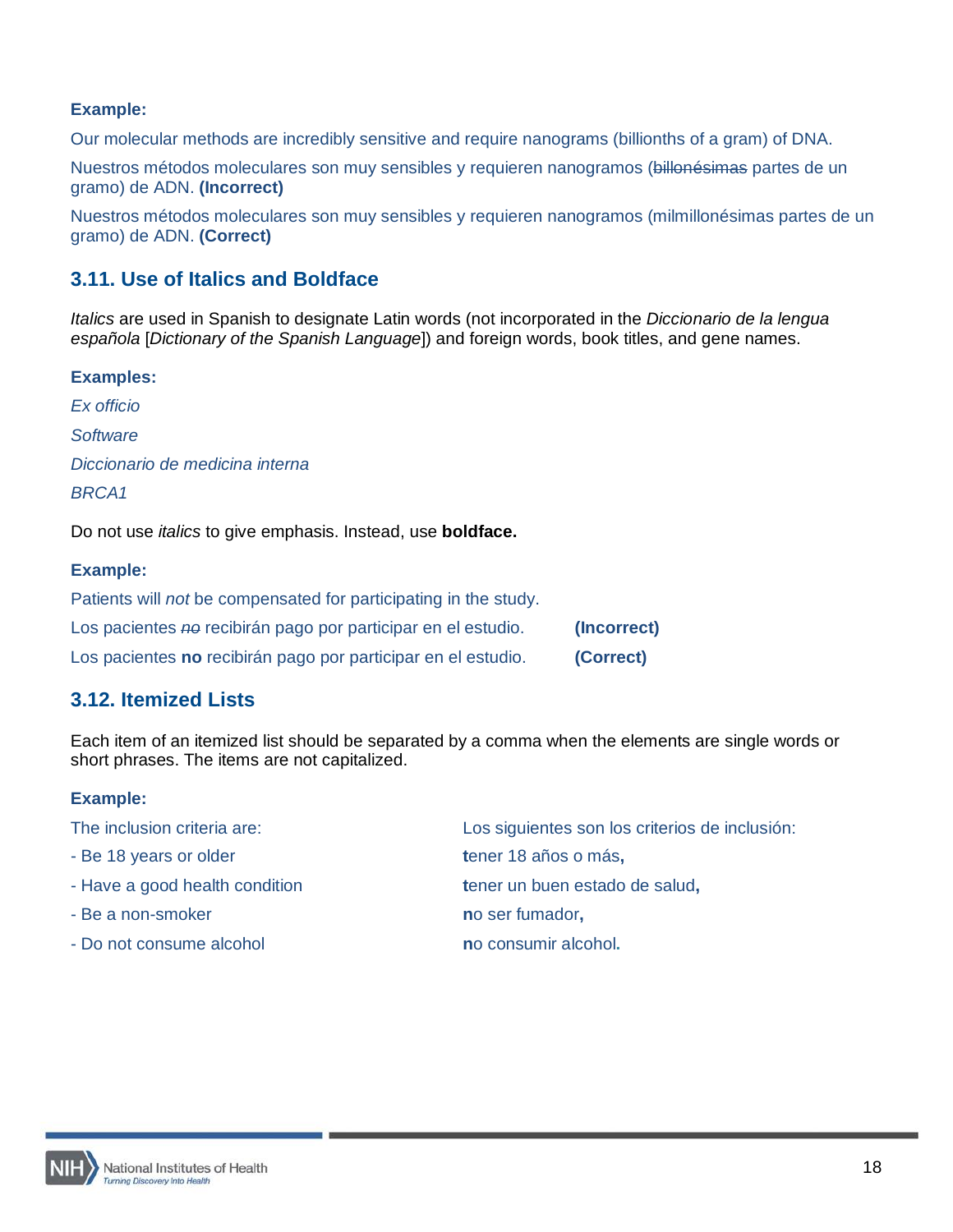Each item of an itemized list should be separated by a semicolon when the elements are longer phrases or include commas in them. The items are not capitalized.

# **Example:**

The study will include the following visits:

- A screening visit involving a physical exam, which is not painful and will take a few minutes, and a blood draw
- A second visit involving several imaging tests, which will be explained in this consent form
- Follow up visits involving several tests and procedures, which will be explained in detail to you by your nurse

El estudio incluirá las siguientes consultas:

- una consulta de selección que incluye un examen físico, que no es doloroso y dura unos minutos, y una extracción de sangre;
- una segunda consulta que incluye varias pruebas con imágenes, que se explicarán en este documento de consentimiento;
- consultas de seguimiento que incluyen varias pruebas y procedimientos, y que el enfermero le explicará en detalle.

Each item of an itemized list should be separated by a period when the elements are full sentences. Each sentence should be capitalized.

# **Example:**

These steps will be followed:

- **T**he patient will go to the Clinical Center in the early morning.
- **T**he Clinical Center staff will admit the patient.
- **T**he nurse will explain the protocol consent to the patient and his/her family, and answer any questions they may have.
- **T**he patient will undergo surgery.

Se seguirán estos pasos:

- **E**l paciente irá al Centro Clínico temprano en la mañana**.**
- **E**l personal del Centro Clínico le dará ingreso al paciente**.**
- **E**l enfermero le explicará el documento de consentimiento al paciente y a sus familiares, y contestará cualquier pregunta que tengan**.**
- **E**l paciente se someterá a cirugía**.**

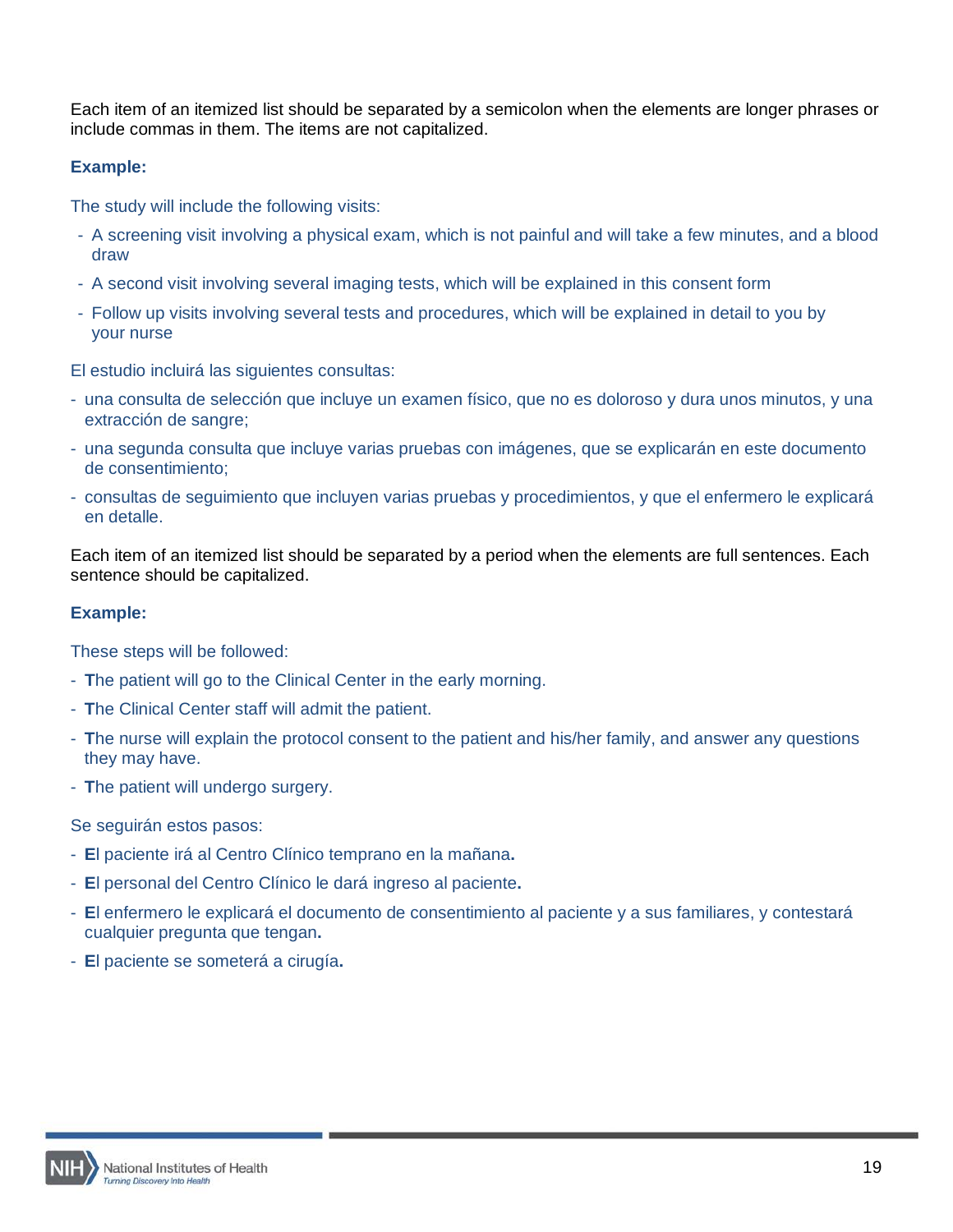# <span id="page-19-0"></span>**3.13. Diacritical Accent Marks**

The diacritical accent mark (´) in "solo" ("only" or "by himself/herself") is no longer required when there is no risk of ambiguity (according to *Ortografía de la lengua española*).

#### **Example:**

Only patients will have access to their records.

Sólo los pacientes tendrán acceso a sus expedientes. **(Incorrect) Solo** los pacientes tendrán acceso a sus expedientes. **(Correct)**

#### Trajo solo los medicamentos.

This sentence could be interpreted in two ways: "he/she only brought the medications" or "he/she brought the medications by himself/herself." In this case, "solamente" or "únicamente" should be used to avoid ambiguity.

The diacritical accent mark (´) of demonstrative pronouns ("este", "esta", "estos", "estas", "ese", "esa", "esos", "esas", "aquel", "aquella", "aquellos", and "aquellas") is no longer required when there is no risk of ambiguity (according to *Ortografía de la lengua española*).

#### **Example:**

Individuals with or without the disease are eligible to participate in the study.

| Las personas con la enfermedad o sin ésta son aptas para participar en el estudio. | (Incorrect) |
|------------------------------------------------------------------------------------|-------------|
| Las personas con la enfermedad o sin esta son aptas para participar en el estudio. | (Correct)   |

# <span id="page-19-1"></span>**3.14. Numbers (Spelled vs. Digits)**

In general texts, numbers from 1 to 9 should be spelled out, and numbers 10 or more should be expressed in digits. When a sentence starts with a number (which is not correct but is often seen in English), this number should be spelled out (even if it is 10 or more) or the order of the sentence should be modified to avoid having the number at the beginning.

| 11 patients underwent surgery at the Clinical Center.               |             |
|---------------------------------------------------------------------|-------------|
| 44 pacientes se sometieron a cirugía en el Centro Clínico.          | (Incorrect) |
| <b>Once</b> pacientes se sometieron a cirugía en el Centro Clínico. | (Correct)   |
| OR.                                                                 |             |
| En el centro clínico, 11 pacientes se sometieron a cirugía.         | (Correct)   |

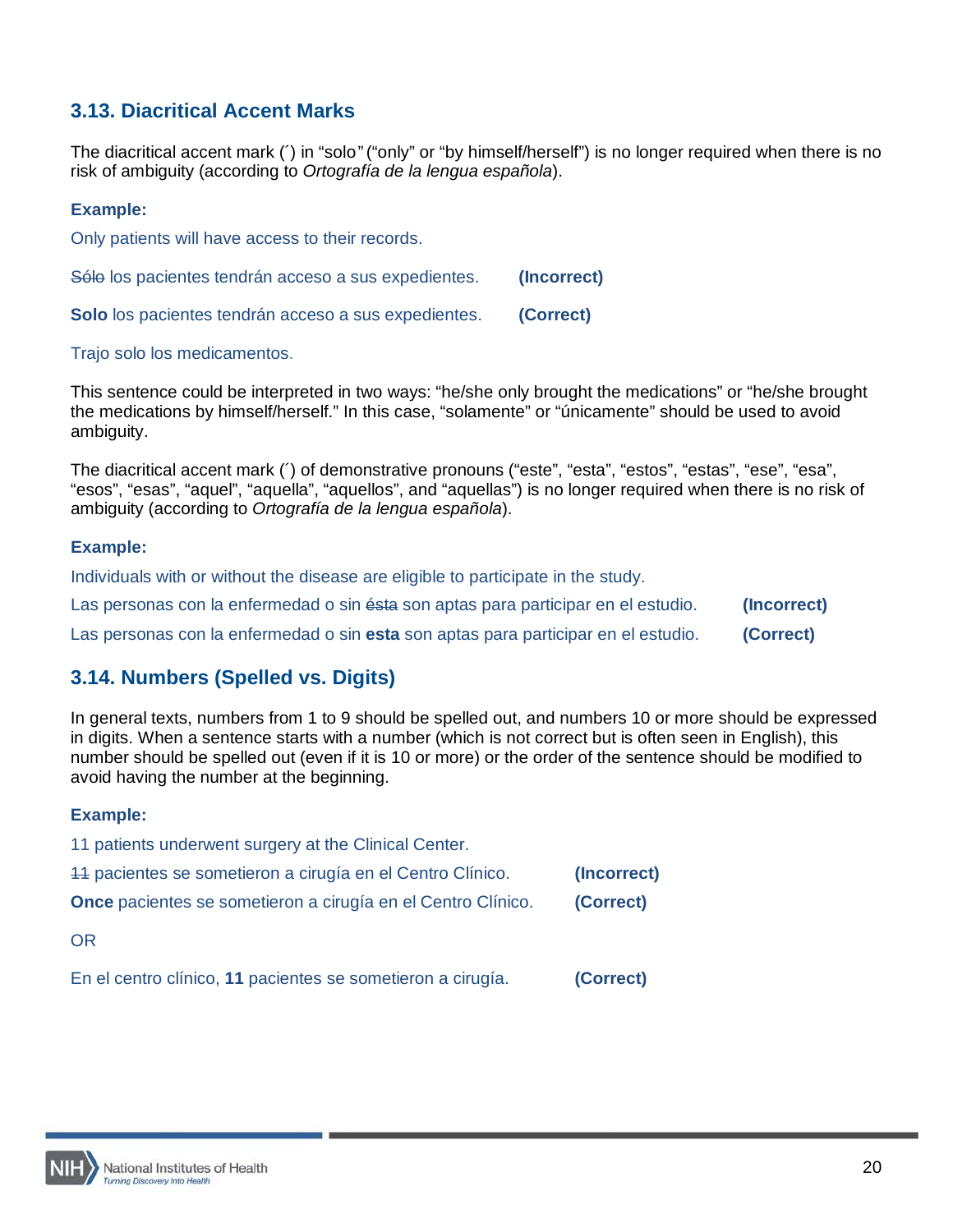When the number refers to duration in years, use digits even if the number is less than 10.

# **Examples:**

| The patient will attend follow-up visits for one year.      |             |
|-------------------------------------------------------------|-------------|
| El paciente asistirá a consultas de seguimiento por un año. | (Incorrect) |
| El paciente asistirá a consultas de seguimiento por 1 año.  | (Correct)   |
| The study included 4-18-year-old patients.                  |             |
| En el estudio se incluyó a pacientes de euatro a 18 años.   | (Incorrect) |
| En el estudio se incluyó a pacientes de 4 a 18 años.        | (Correct)   |

In technical texts, all numbers should be expressed in digits for clarity.

# <span id="page-20-0"></span>**3.15. Prefixes**

Prefixes should be attached to the word and not separated by a space or a dash.

# **Example:**

| <b>Vice President</b> |             |
|-----------------------|-------------|
| vice presidente       | (Incorrect) |
| vice-presidente       | (Incorrect) |
| vicepresidente        | (Correct)   |

When the prefix precedes an acronym, a digit, or a name, it should be followed by a hyphen (-).

| Anti-HIV   | Anti-VIH   |
|------------|------------|
| Sub-16     | $Sub-16$   |
| Pro-Europe | Pro-Europa |

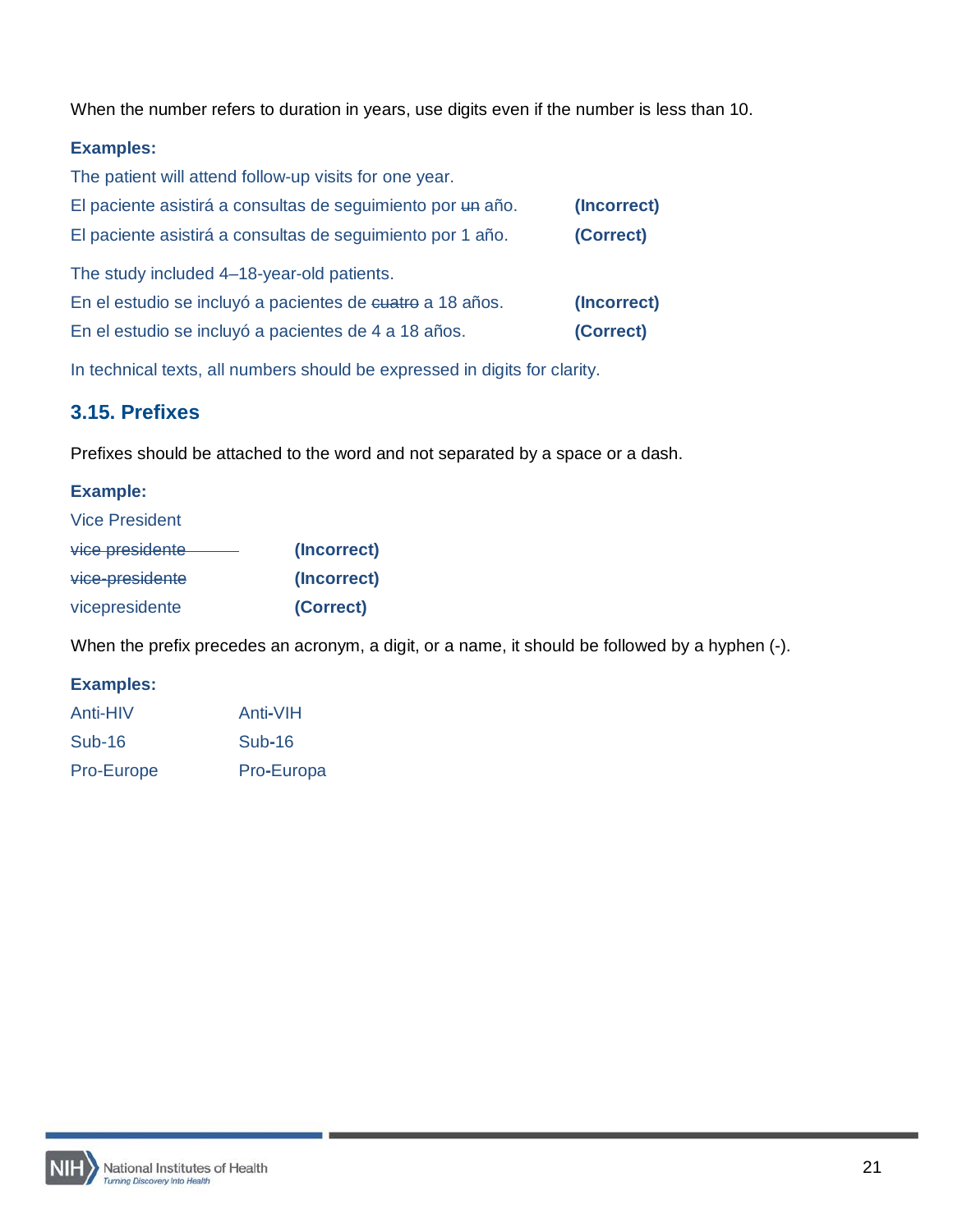# <span id="page-21-0"></span>**4. Grammar**

# <span id="page-21-1"></span>**4.1. Use of Gerund**

In Spanish, the use of the gerund (constructed with the endings "-ando" or "-endo" ["-ing"]) is incorrect in the following cases:

1. When it functions as an adjective.

# **Example:**

| An article was published describing the method.                   |             |
|-------------------------------------------------------------------|-------------|
| Se publicó un artículo describiendo el método.                    | (Incorrect) |
| Se publicó un artículo en el que se describe el método. (Correct) |             |

2. When it refers to an action happening after the main verb of the sentence.

# **Example:**

The speaker ended his presentation leaving the podium.

El conferencista/conferenciante/presentador terminó su presentación abandonando el atril. **(Incorrect)** El conferencista/conferenciante/presentador terminó su presentación **y abandonó** el atril. **(Correct)**

3. When, in presence of the verb "estar" ("to be"), it is used to indicate an instantaneous action.

# **Example:**

The investigator is turning on the centrifuge.

| El investigador está encendiendo la centrífuga. | (Incorrect) |
|-------------------------------------------------|-------------|
| El investigador enciende la centrífuga.         | (Correct)   |

# **Other cases:**

| Concluding that | Concluyendo que y concluyó que |                                      |
|-----------------|--------------------------------|--------------------------------------|
| Including       | <b>Incluyendo</b>              | incluido/a, incluso, entre ello/a(s) |
| By removing     | etirando                       | al retirar                           |

The use of gerund is correct in Spanish in the following cases:

1. When it follows verbs like "continuar" ("to follow") or "seguir" ("to continue")

# **Example:**

The patient continued having nausea.

El paciente continuó/siguió present**ando** náuseas.

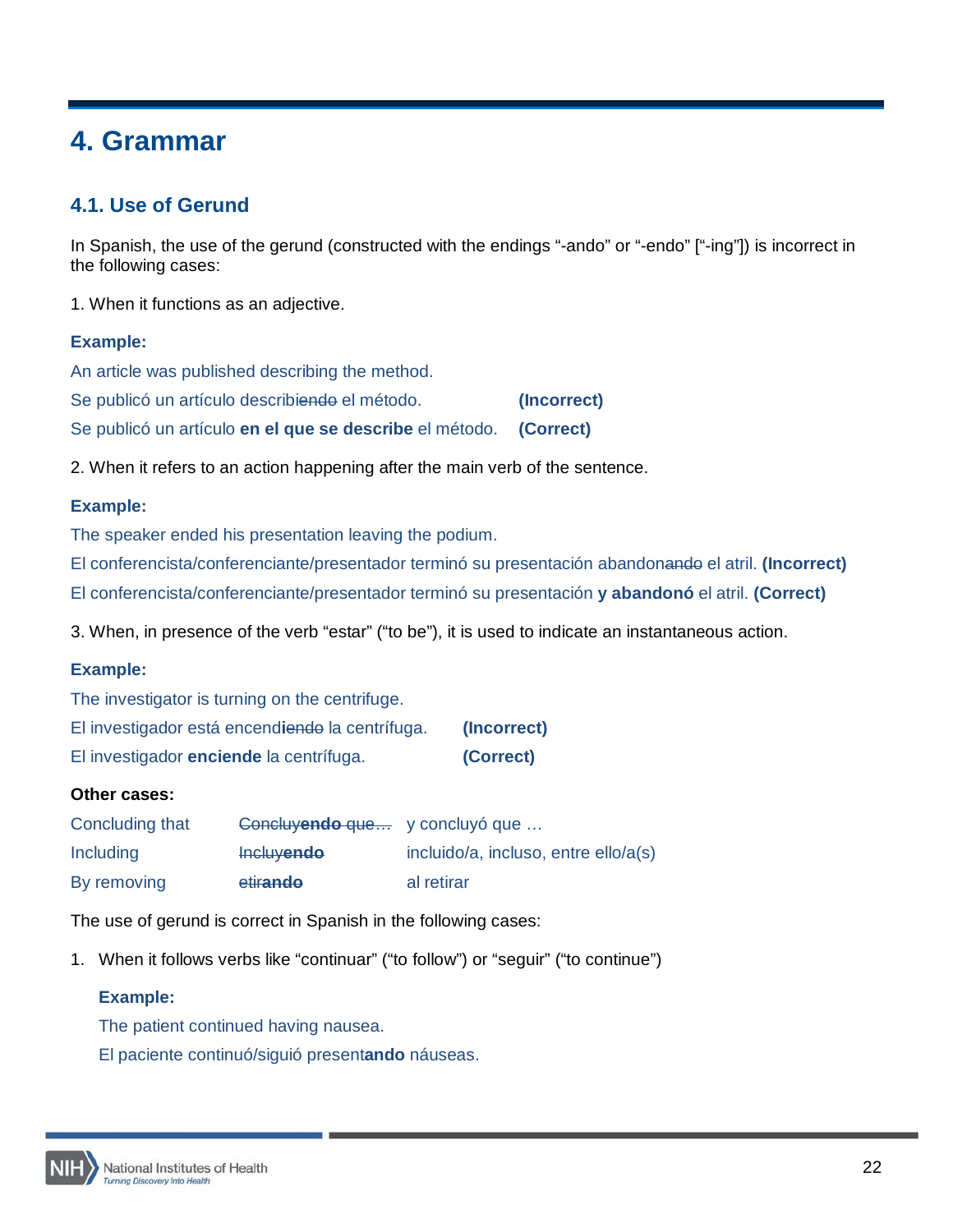2. When it denotes a simultaneous or previous action from the main verb.

#### **Example:**

When the doctor entered the room, the patient was waking up.

Cuando el médico entró en la habitación, el paciente se estaba despert**ando**.

3. When the action expressed by the gerund is a circumstance of time, mode, or condition.

# **Examples:**

The patient arrived driving.

El paciente llegó conduci**endo**.

Patients have lost weight by fasting.

Los pacientes han bajado de peso ayun**ando**.

# <span id="page-22-0"></span>**4.2. Use of Definite and Indefinite Articles**

When the definite or indefinite article is used in the first item of a list, each element of that list should be preceded by its corresponding article.

# **Examples:**

This message is addressed to providers, staff, visitors, and patients of the Clinical Center.

| Este mensaje está dirigido a los proveedores, personal, visitantes y pacientes<br>del Centro Clínico.            | (Incorrect) |
|------------------------------------------------------------------------------------------------------------------|-------------|
| Este mensaje está dirigido a los proveedores, el personal, los visitantes y los<br>pacientes del Centro Clínico. | (Correct)   |
| The report must include an introduction, a data analysis, and a conclusion.                                      |             |
| El informe debe incluir una introducción, análisis de los datos y conclusión.                                    | (Incorrect) |
| El informe debe incluir una introducción, un análisis de los datos y una conclusión.                             | (Correct)   |

As the definite article is not used in English as frequently as it is used in Spanish, it is very common in English to find sentences starting with a noun. In Spanish, either an article, a noun, or an adjective needs to precede the noun.

# **Example:**

Researchers are testing a new treatment for cancer patients.

| Investigadores estudian un nuevo tratamiento para los pacientes de cáncer.     | (Incorrect) |
|--------------------------------------------------------------------------------|-------------|
| Los investigadores estudian un nuevo tratamiento para los pacientes de cáncer. | (Correct)   |

OR

**Un grupo de** investigadores estudia un nuevo tratamiento para los pacientes de cáncer.**(Correct)**

OR

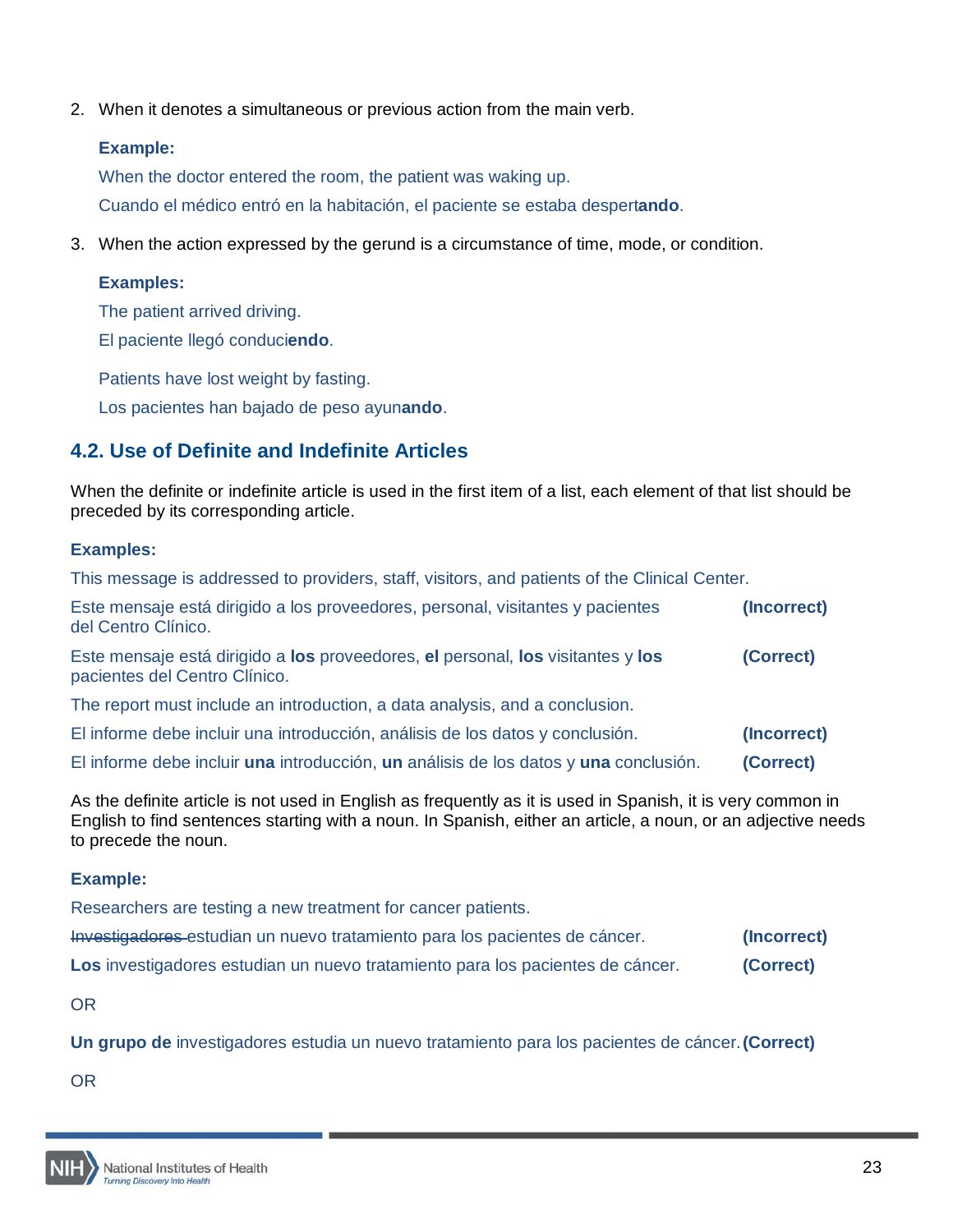**Algunos** investigadores estudian un nuevo tratamiento para los pacientes de cáncer. **(Correct)**

The definite article should be used when expressing percentages.

## **Example:**

Among the study participants, 15% had severe side effects.

De los participantes del estudio, 15% presentó efectos secundarios graves. **(Incorrect)**

De los participantes del estudio, **el** 15% presentó efectos secundarios graves. **(Correct)**

Years should be preceded by the preposition "de" without the definite article "el".

# **Examples:**

| <b>January 20, 2018</b>         |             |
|---------------------------------|-------------|
| 20 de enero <del>del</del> 2018 | (Incorrect) |
| 20 de enero <b>de</b> 2018      | (Correct)   |
| <b>March 1967</b>               |             |
| marzo del 1967                  | (Incorrect) |
| marzo de 1967                   | (Correct)   |

# <span id="page-23-0"></span>**4.3. Appositions**

In English, a noun is frequently used as an adjective to modify another noun. The apposition of two nouns in Spanish is uncommon and is limited to very restricted cases.

# **Examples:**

| Stem cells       | Células madre        |
|------------------|----------------------|
| Room temperature | Temperatura ambiente |
| Kinase activity  | Actividad cinasa     |

Appositions can be avoided by replacing the noun qualifying the other noun with an adjective or by adding a preposition between both nouns.

| transmembrane protein    | proteína transmembrana<br>proteína transmembranaria                |
|--------------------------|--------------------------------------------------------------------|
| nucleotide analog        | análogo nucleótido<br>análogo nucleotídico                         |
| DNA dependent polymerase | <u>polimerasa ADN dependiente</u><br>polimerasa dependiente de ADN |
| drug resistant           | <u>co rocietante</u>                                               |

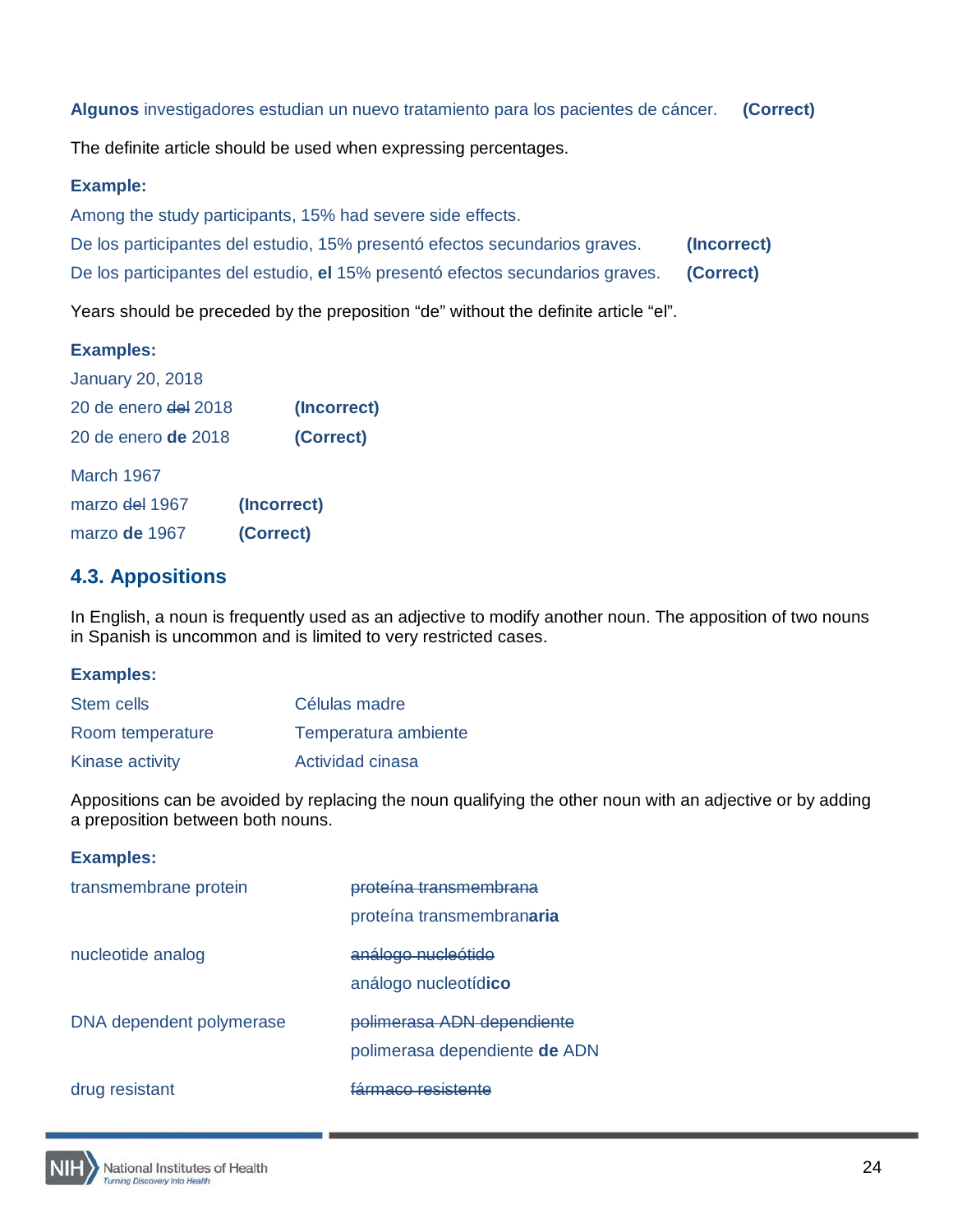|                      | resistente al fármaco         |
|----------------------|-------------------------------|
| tissue specific      | tejido específico             |
|                      | específico del tejido         |
| placebo group        | grupo placebo                 |
|                      | grupo de placebo              |
| case-control studies | estudios caso-control         |
|                      | estudios de casos y controles |

# <span id="page-24-0"></span>**4.4. Use of Prepositions**

Unlike English, prepositions in Spanish need to be accompanied by the element they modify. It is not correct to coordinate different prepositions using the same element.

#### **Examples:**

Patients had the same side effects **with** or **without** the medication.

Los pacientes presentaron los mismos efectos secundarios con o sin el medicamento. **(Incorrect)**

Los pacientes presentaron los mismos efectos secundarios **con** el medicamento o **sin** él/este. **(Correct)**

The preposition "de" ("from") should be combined with the preposition 'a" ("to").

The preposition "desde" ("from") should be combined with the preposition "hasta" ("to").

Intervals should be expressed as "entre … y …" ("between … and …").

#### **Examples:**

| Patients from 2 to 18 years were included. | Se incluyó a pacientes de 2 a 18 años.            |
|--------------------------------------------|---------------------------------------------------|
| The study was conducted from 1998 to 2003. | El estudio se llevó a cabo desde 1998 hasta 2003. |
|                                            | OR El estudio se llevó a cabo de 1998 a 2003.     |

Cancer incidence is estimated between 10% and 20%.

La incidencia del cáncer se calcula **entre** el 10% **y** el 20%.

It is very important that an effective form of birth control be used **before**, **during**, and **after** sirolimus therapy.

Es muy importante que se use un método anticonceptivo eficaz antes, durante **(Incorrect)** y después de la terapia con sirolimús.

In this case, the adverbs "antes" and "después" need to be followed by the preposition "de", but "durante" is a preposition by itself that cannot be combined with "de".

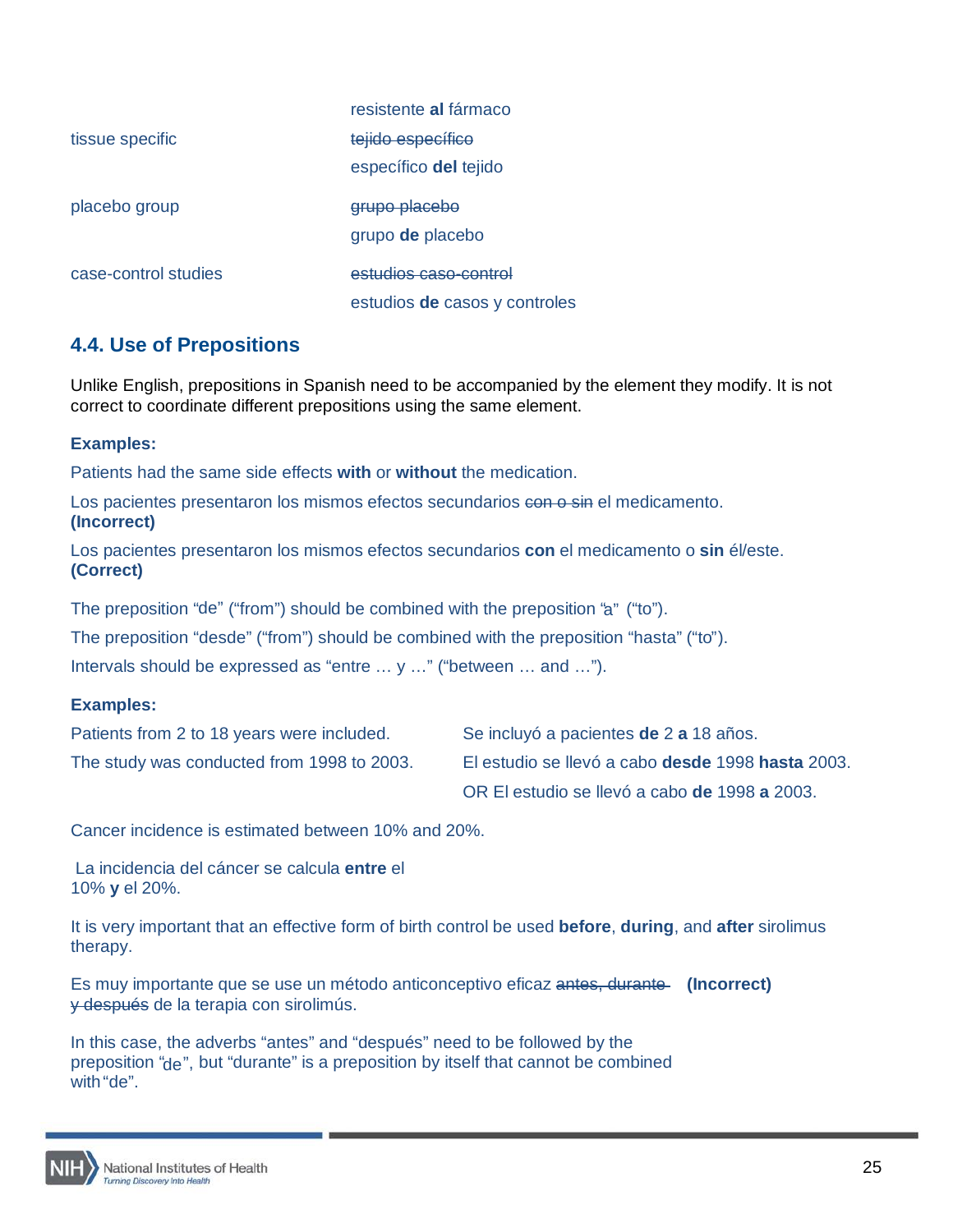Es muy importante que se use un método anticonceptivo eficaz **antes de (Correct)** la terapia con sirolimús, **durante esta** y **después de** esta.

to detect changes that may cause or contribute **to** infections.

para detectar cambios que pudieran causar o contribuir a infecciones. **(Incorrect)**

In this case, the verb "causar" does not need a preposition, but the verb "contribuir" does need the preposition "a"; therefore, they cannot be coordinated.

para detectar cambios que pudieran **causar** infecciones o **contribuir a** estas. **(Correct)**

When two or more nouns or verbs have the same preposition, they can share it.

#### **Example:**

Increase and decrease of leukocytes El aumento y la disminución **de** leucocitos

# <span id="page-25-0"></span>**4.5. Order of Adjectives and Nouns**

In Spanish, an adjective usually follows a noun. When an adjective precedes a noun, the quality of the adjective tends to be enhanced more than the meaning of the noun. Exceptions to this rule are the adjectives "único" ("unique" or "only"), "nuevo" ("new"), and "gran" ("great"), which usually can precede the noun.

#### **Examples:**

A **high number** of patients had adverse effects.

Un **número elevado** de pacientes presentó efectos adversos.

[noun] [adjective]

This involves a **new therapy** to treat colorectal cancer.

Esto implica una **nueva terapia** para el tratamiento del cáncer colorrectal.

[adjective] [noun]

In technical texts, the adjective preceding the noun should be avoided.

# <span id="page-25-1"></span>**4.6. Passive Voice**

In Spanish, it is uncommon to use the passive voice, which should be avoided in many cases and replaced by the active voice.

#### **Example:**

Samples and data **were collected** by the researchers. Las muestras y los datos fueron obtenidos por los investigadores. **(Incorrect)** Los investigadores **obtuvieron** las muestras y los datos. **(Correct)**

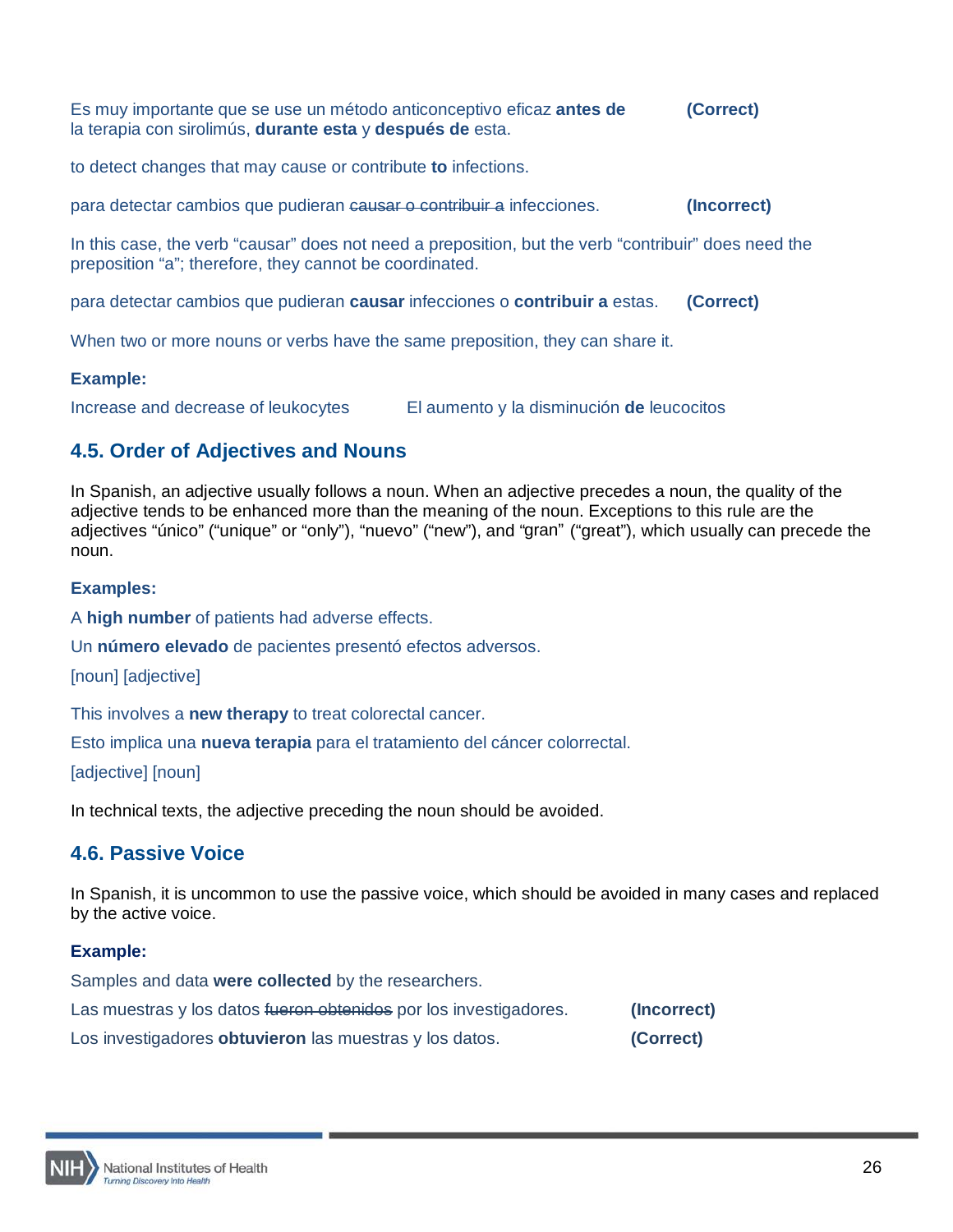When the subject is not directly identified in the sentence, due to the impersonality of scientific language, the impersonal "se" should be used.

#### **Example:**

| The treatment was administered by mouth.      |             |
|-----------------------------------------------|-------------|
| El tratamiento fue administrado por vía oral. | (Incorrect) |
| El tratamiento se administró por vía oral.    | (Correct)   |

# <span id="page-26-0"></span>**4.7. Uses of "Negations**

In English, it is usual to use "non-" to negate many words (including nouns and adjectives), but in Spanish the adverb "no" is only used with verbs and participles, not with adjectives or nouns. If an adjective or noun needs to be negative, it should be translated using an antonym, the preposition "sin", or prefixes such as "des- "," a- "or " in ".

#### **Examples:**

|                       | (Incorrect)            | (Correct)                |
|-----------------------|------------------------|--------------------------|
| non-compliant         | no cumplidor           | que no cumple            |
| non-penetrative       | no penetrador          | sin penetración          |
| non-specific          | no específico          | <i>inespecífico</i>      |
| non-organic           | no orgánico            | inorgánico               |
| non-scientific        | no científico          | acientífico              |
| non-alcoholic drinks  | bebidas no alcohólicas | bebidas sin alcohol      |
| non-homogeneous model | modelo no homogéneo    | modelo heterogéneo       |
| non-obese patient     | paciente no obeso      | paciente que no es obeso |

# <span id="page-26-1"></span>**4.8. False Friends/Cognates**

False friends/cognates are pairs of words that seem to have the same meaning because they sound or look similar in two languages but that have different meanings.

Although this is not intended to be a comprehensive list of false friends/cognates, it includes the most common ones in medical texts. Please note that although some of the examples are not strictly false friends/cognates, avoid their literal translation and use the options presented according to the context.

| constipated      | constipado       | estreñido             |
|------------------|------------------|-----------------------|
| assist           | asistir          | ayudar                |
| embarrassed      | embarazada       | avergonzado           |
| actual           | actual           | real                  |
| arm              | arma             | brazo                 |
| molecular switch | cambio molecular | interruptor molecular |

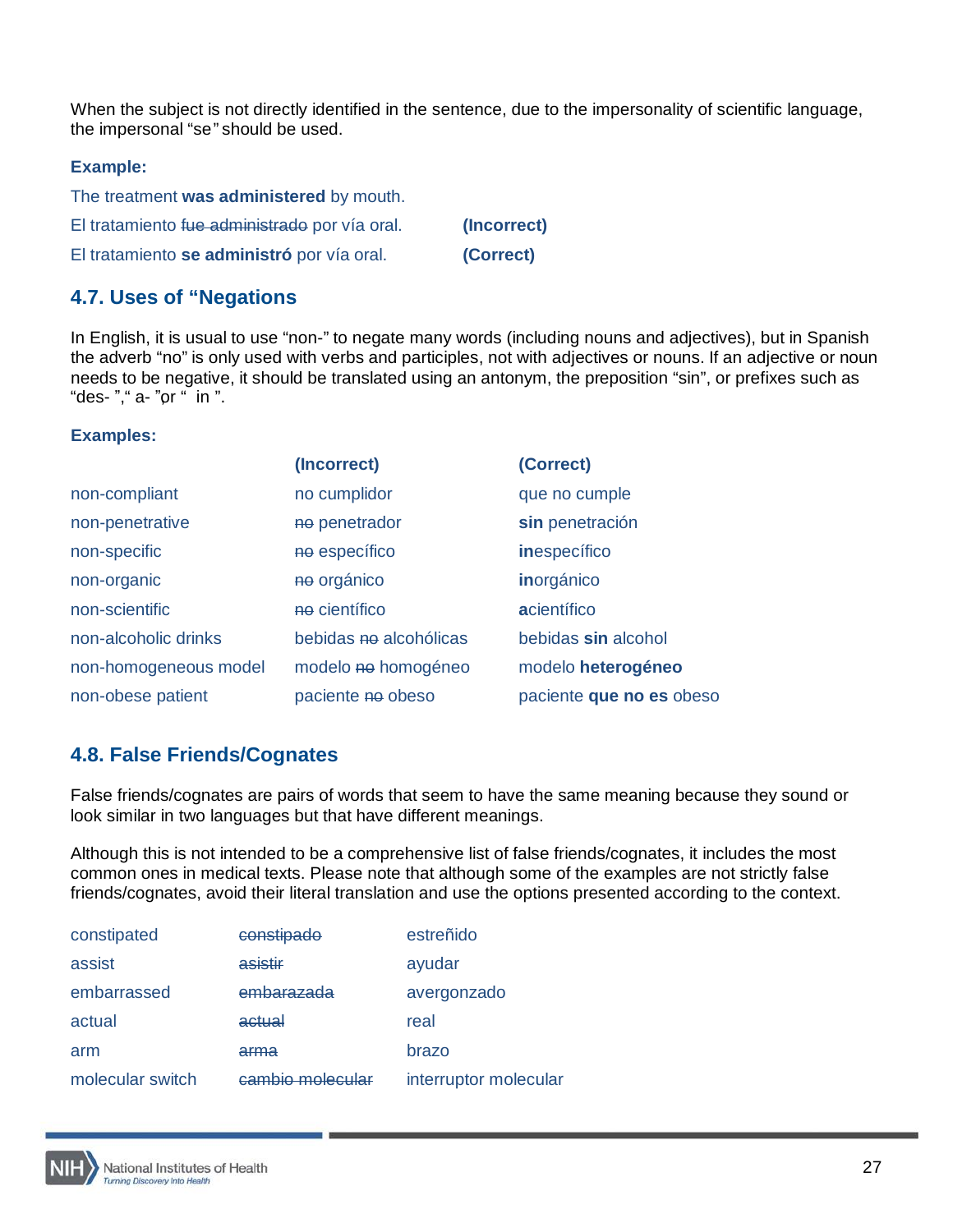| molest      | molestar                        | abusar sexualmente                      |
|-------------|---------------------------------|-----------------------------------------|
| sane        | sano                            | cuerdo                                  |
| consistent  | consistente                     | consecuente, congruente, compatible, en |
|             |                                 | concordancia, coherente                 |
| similar     | similar                         | parecido                                |
| assume      | asumir                          | suponer                                 |
| severe      | severe-                         | grave, intenso                          |
| involved in | involucrado en                  | de                                      |
| invasive    | invasivo                        | molesto, incómodo, cruento, agresor     |
|             | (only when referring to cancer) |                                         |
|             |                                 |                                         |
| commonly    | comunmente.                     | habitualmente, con frecuencia,          |
|             | por lo común                    |                                         |
|             |                                 |                                         |
| pathology   | patología                       | afección, enfermedad, trastorno         |
| level       | nivel                           | concentración, cantidad, contenido      |
| vacuum      | <del>vacunar</del>              | aspiradora                              |

**Result in** → resultar en → dar por resultado, producir. (In some cases, only the verb can be used.)

# **Example:**

**results in** increased blood pressure … **aumenta** la presión arterial.

#### **Decade**

In English, "decade" means either any period of 10 years or a historic period, for example, the 60s, the 90s. In Spanish, the term "decenio" is used to convey the first meaning, and the term "década" is used to convey the second.

| <b>Examples:</b>                              |             |
|-----------------------------------------------|-------------|
| The study lasted for more than three decades. |             |
| El estudio duró más de tres décadas.          | (Incorrect) |
| El estudio duró más de tres <b>decenios</b> . | (Correct)   |
| <b>OR</b>                                     |             |
| El estudio duró más de 30 años.               | (Correct)   |
| In the 60s                                    |             |

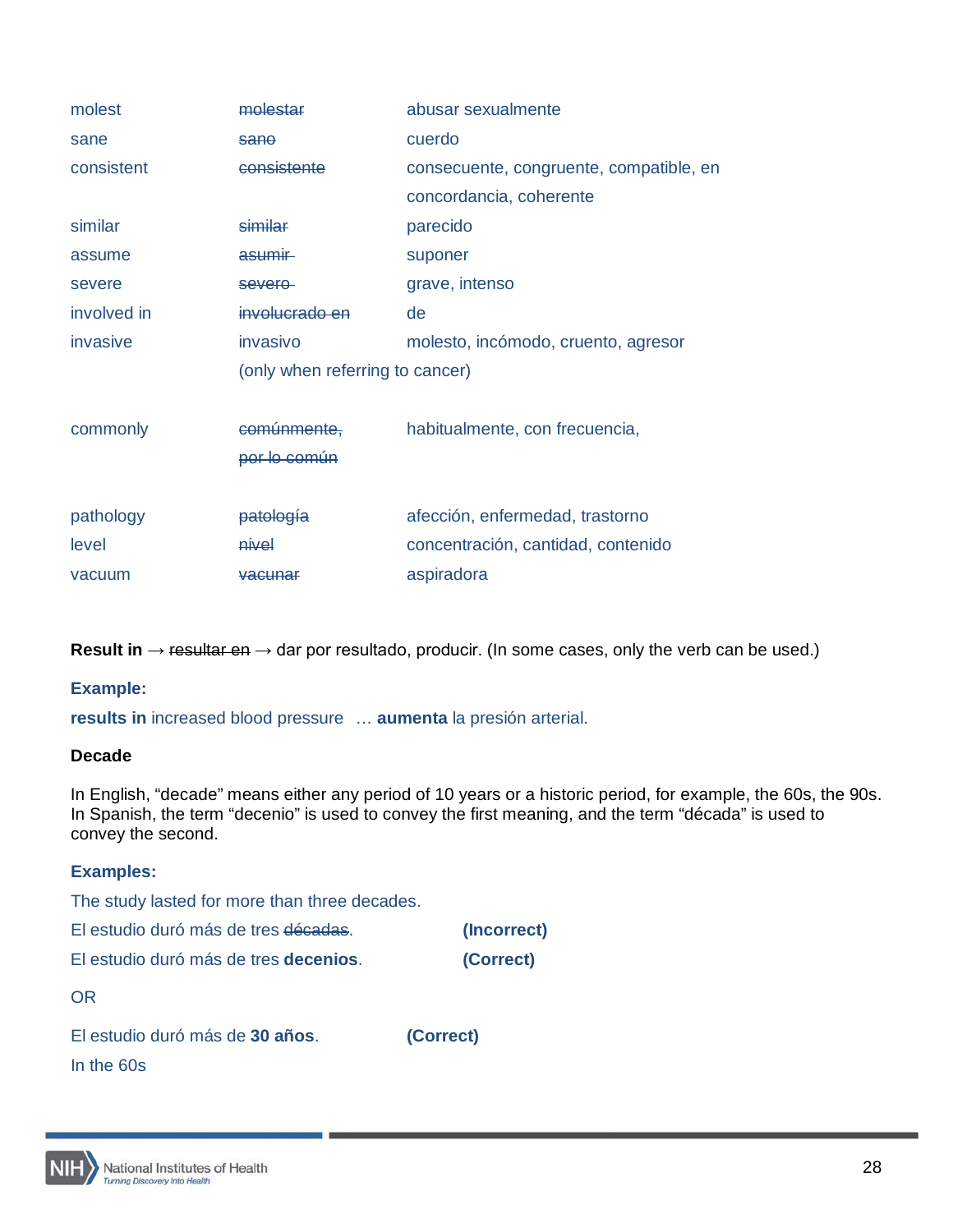| En la década de los 60's            | (Incorrect) |
|-------------------------------------|-------------|
| En la <b>década</b> de los 60s      | (Incorrect) |
| En la <b>década</b> de los sesentas | (Incorrect) |
| En la <b>década</b> de los 60       | (Correct)   |
| En la <b>década</b> de los sesenta  | (Correct)   |

# <span id="page-28-0"></span>**4.9. Use of the Possessive Article**

In Spanish, the possessive articles ("mi", "tu", "su", "nuestro/a", and "sus") are not usually used with the parts of the body. Instead, the definite article should be used.

## **Examples:**

| We will take pictures of your lungs, heart, and brain.          |             |
|-----------------------------------------------------------------|-------------|
| Le tomaremos imágenes de sus pulmones, su corazón y su cerebro. | (Incorrect) |
| Le tomaremos imágenes de los pulmones, el corazón y el cerebro. | (Correct)   |

We will draw blood from **his** arm. Le extraeremos sangre de su brazo. **(Incorrect)** Le extraeremos sangre **del** brazo. **(Correct)**

| I am brushing <b>my</b> teeth. |             |
|--------------------------------|-------------|
| Me cepillo mis dientes.        | (Incorrect) |
| Me cepillo los dientes         | (Correct)   |

| Take care of your heart. |             |
|--------------------------|-------------|
| Cuídese su corazón       | (Incorrect) |
| Cuídese el corazón       | (Correct)   |

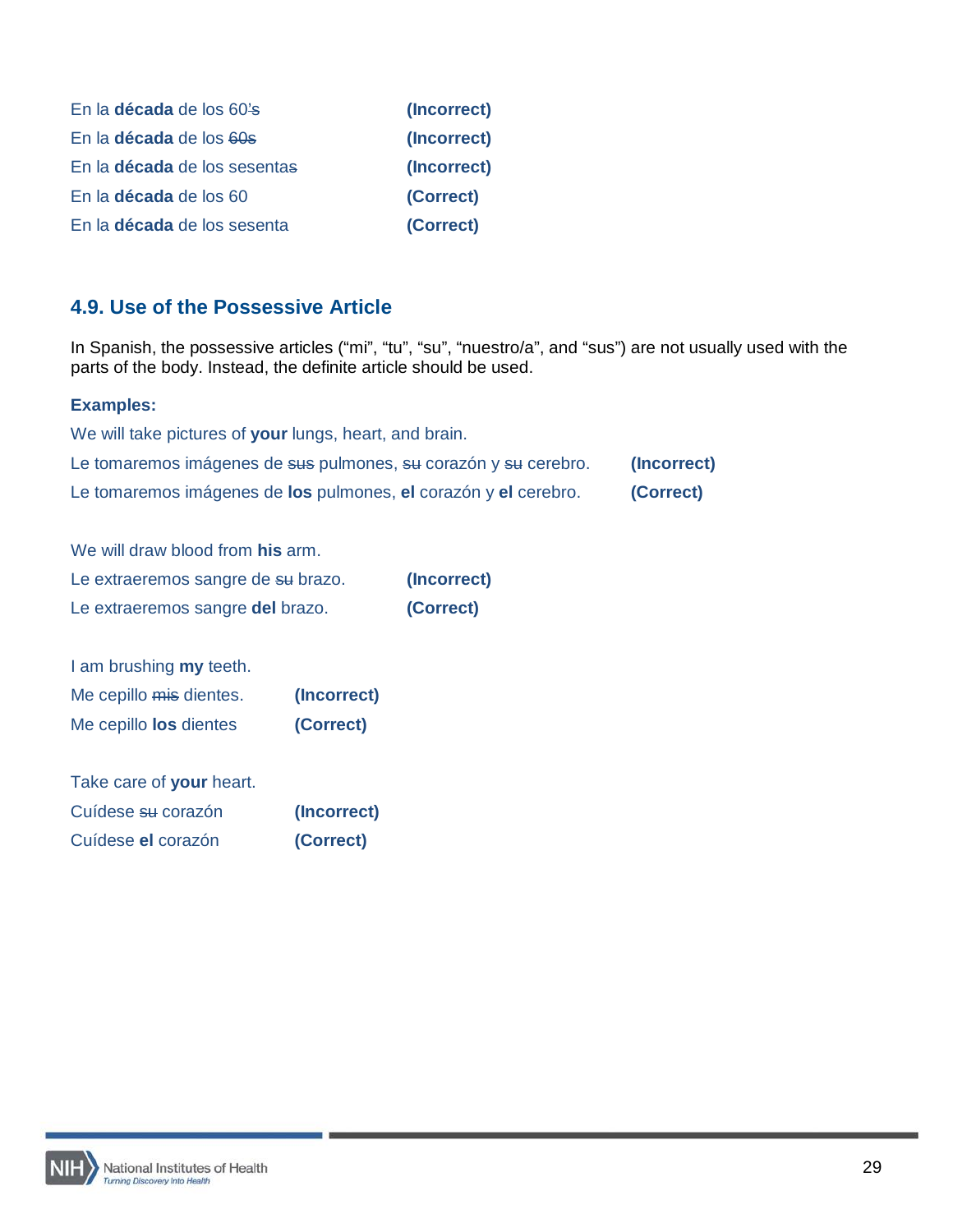# <span id="page-29-0"></span>**4.10. Impersonal Sentences**

When the impersonal "se" is used in a sentence, followed by the preposition "a ",the verb should be conjugated in third person singular (as the sentence lacks a subject) even though the object is in plural.

| <b>Examples:</b>                              |             |
|-----------------------------------------------|-------------|
| Study patients were interviewed.              |             |
| Se entrevistaron a los pacientes del estudio. | (Incorrect) |
| [Verb in plural] [Object in plural]           |             |
| Se entrevistó a los pacientes del estudio.    | (Correct)   |
| [Verb in singular] [Object in plural]         |             |
|                                               |             |
| 120 patients were randomly assigned.          |             |
| Se asignaron al azar a 120 pacientes.         | (Incorrect) |
| [Verb in plural] [Object in plural]           |             |
| Se asignó al azar a 120 pacientes.            | (Correct)   |
| [Verb in singular] [Object in plural]         |             |
|                                               |             |

# <span id="page-29-1"></span>**4.11. Adverbs Ending in –***mente*

Although it is correct in Spanish to form adverbs adding the ending "-mente" ("-ly") to an adjective, their use is not as frequent as in English. Using more than one adverb ending in "-mente" in the same sentence should be avoided. Instead, it could be replaced by a shorter synonym or use expressions such as "de forma", "de modo", or "de manera".

| muy                    |
|------------------------|
| en apariencia          |
| de modo considerable   |
| en la actualidad       |
| en exceso              |
| sobre todo             |
| tal vez, quizás, acaso |
| antes, primero         |
| con rapidez            |
| en teoría              |
| de inmediato           |
| con urgencia           |
|                        |

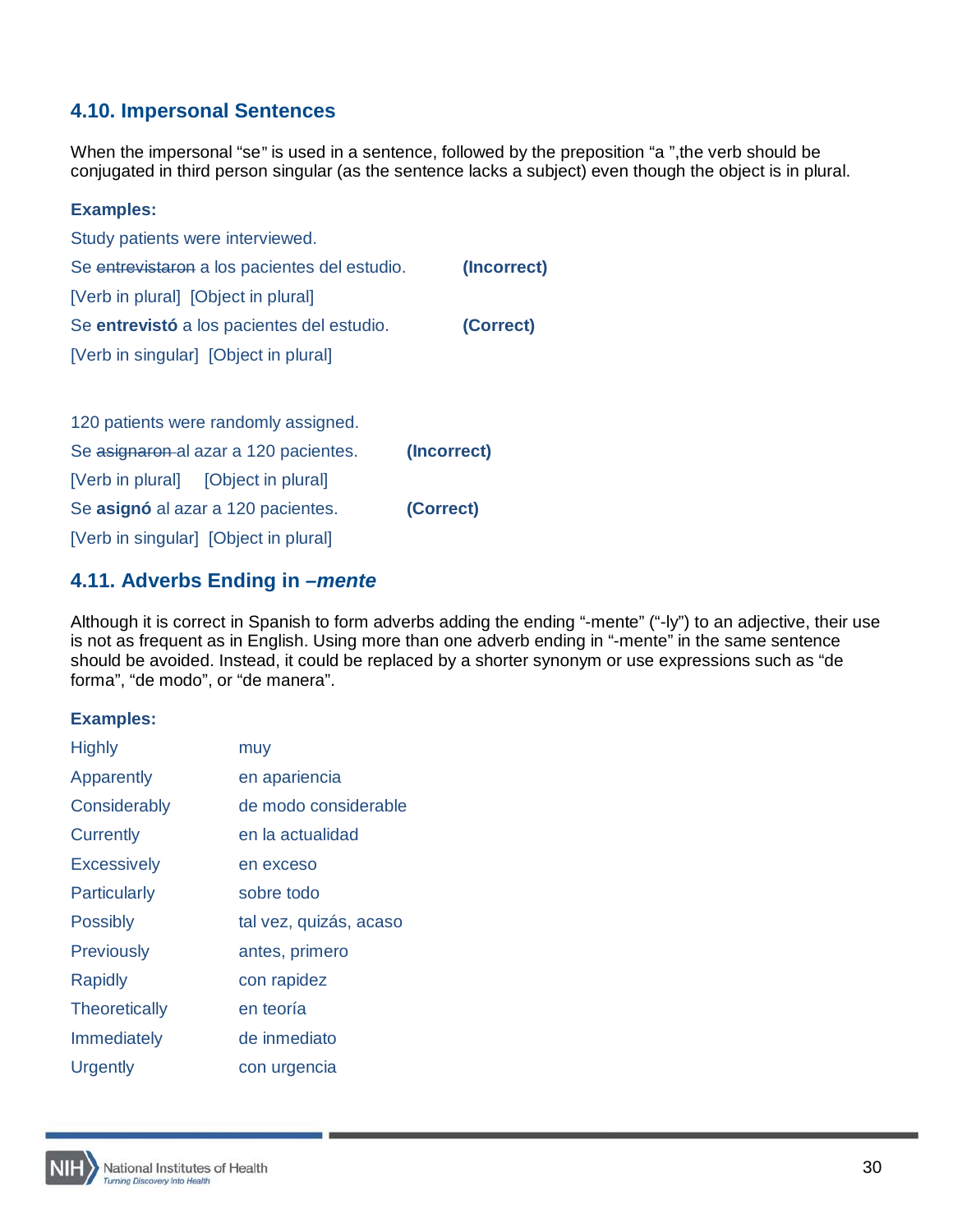# <span id="page-30-0"></span>**4.12. Personal Pronouns**

The English pronoun "you" can be translated as "usted" (formal) or "tú" (informal) in Spanish. The formal pronoun is generally preferred, as it conveys respect for the reader; however, when the content is targeted to minors (in the case of protocol assents or education materials), the informal pronoun is preferred.

## **Example:**

When you turn 18, we will ask you for your written consent to stay in the study.

Cuando cumpl**as** 18 años, **te** pediremos **tu** consentimiento por escrito para que siga**s** en el estudio.

Although in English it is necessary to use personal pronouns (I, you, he, she, it, we, they) because verbs are not conjugated (except in third person singular), in Spanish the ending of the conjugated verb indicates the personal pronoun it refers to (yo, tú, él, ella, nosotros, ustedes/vosotros, ellos); therefore, in many cases it is redundant to use the personal pronoun in Spanish unless it is absolutely necessary to clarify the subject or the object of an action.

#### **Example:**

You will remain under the care of your own physicians during your participation in the research. Usted estará a cargo de su médico particular mientras participe en la investigación. **(Incorrect) Estará** a cargo de su médico particular mientras participe en la investigación. **(Correct)** 

Your doctor may withdraw you from the study if he/she thinks it is in your best interest.

El médico puede retirarlo a usted del estudio si él o ella piensa que es lo que más le conviene. **(Incorrect)**

El médico puede retirarlo del estudio si piensa que es lo que más le conviene **a usted. (Correct)**

Here, there is no need to use the pronouns "usted" or "él o ella", as it is clear by the conjugated verb that they refers to "you" and "the doctor"; however, it is not clear whose best interest it refers to: the doctor's or the patient's.

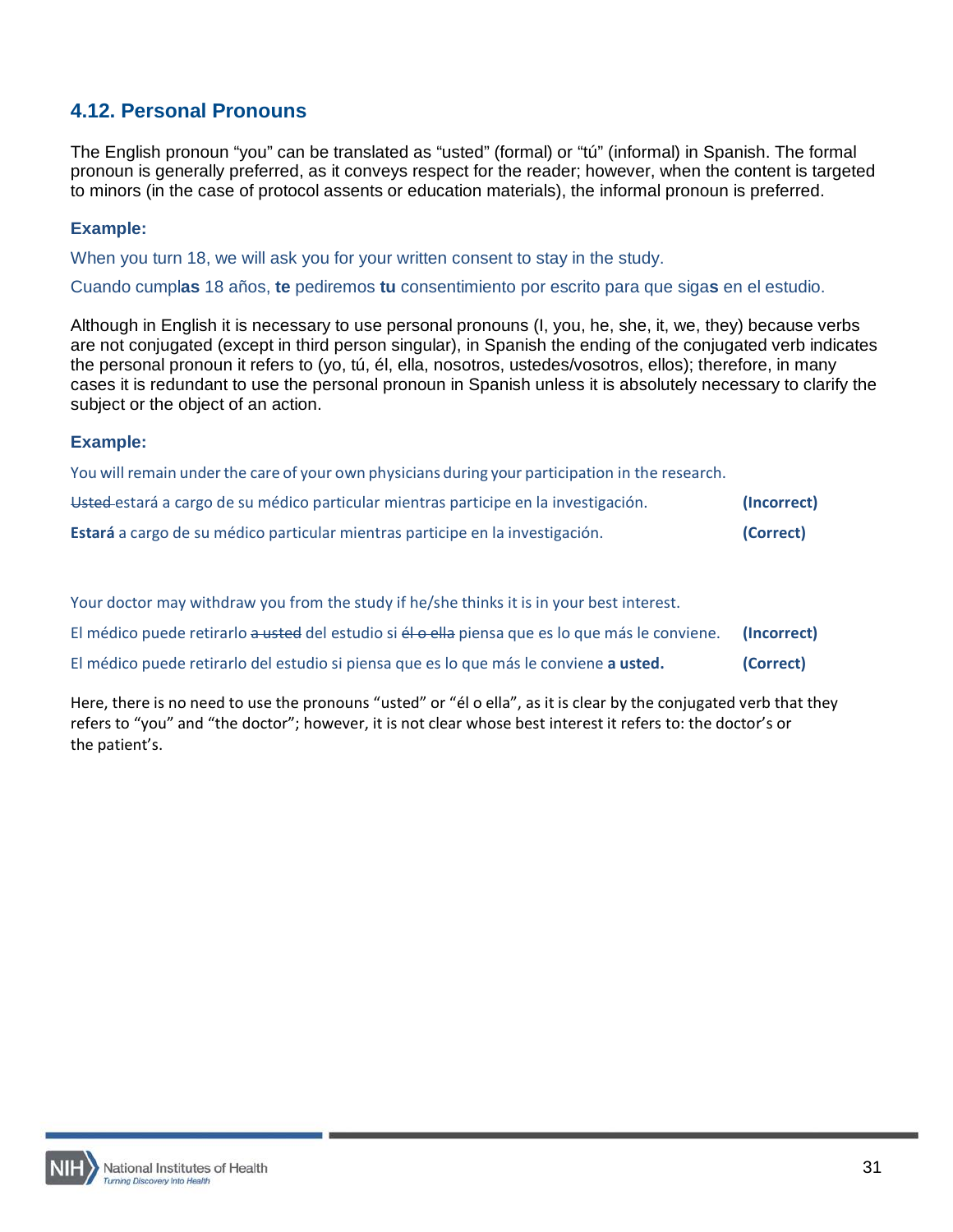# <span id="page-31-0"></span>**5. Resources/References**

- *Diccionario de los usos correctos del español*, María Luisa Olsen de Serrano Redonnet y Alicia María Zorrilla de Rodríguez
- *Diccionario de usos y dudas del español actual*, José Martínez de Sousa
- *Diccionario panhispánico de dudas*, Real Academia Española
- Fundéu:<http://www.fundeu.es/>
- Gobierno USA.gov:<https://gobierno.usa.gov/agencias-federales/a>
- *Ideas, reglas y consejos para traducir y redactar textos científicos en español*, M. Gonzalo Claros Díaz
- *Nueva gramática de la lengua española*, Real Academia Española
- *[Nueva gramática básica de la lengua española,](http://www.rae.es/obras-academicas/ortografia/ortografia-basica)* Real Academia Española
- *Ortografía de la lengua española*, Real Academia Española
- *Ortografía básica de la lengua española,* Real Academia Española
- *The United Nations Terminology Database*:<https://unterm.un.org/UNTERM/portal/welcome>

# <span id="page-31-1"></span>**Medical Dictionaries and Glossaries**

- *Clasificación Internacional de Enfermedades*, World Health Organization: <http://www.who.int/classifications/icd/en/>
- DeCS Descriptores en Ciencias de la Salud: http://decs.bvs.br/E/homepagee.htm
- *Diccionario de dudas y dificultades de traducción del inglés médico*, Cosnautas, Fernando Navarro
- *Diccionario de siglas médicas*:<http://www.sedom.es/diccionario/>
- *Diccionario de términos médicos*, Real Academia Nacional de Medicina
- *Diccionario del cáncer*:<https://www.cancer.gov/espanol/publicaciones/diccionario>
- European Medicines Agency:<https://www.ema.europa.eu/en/medicines>